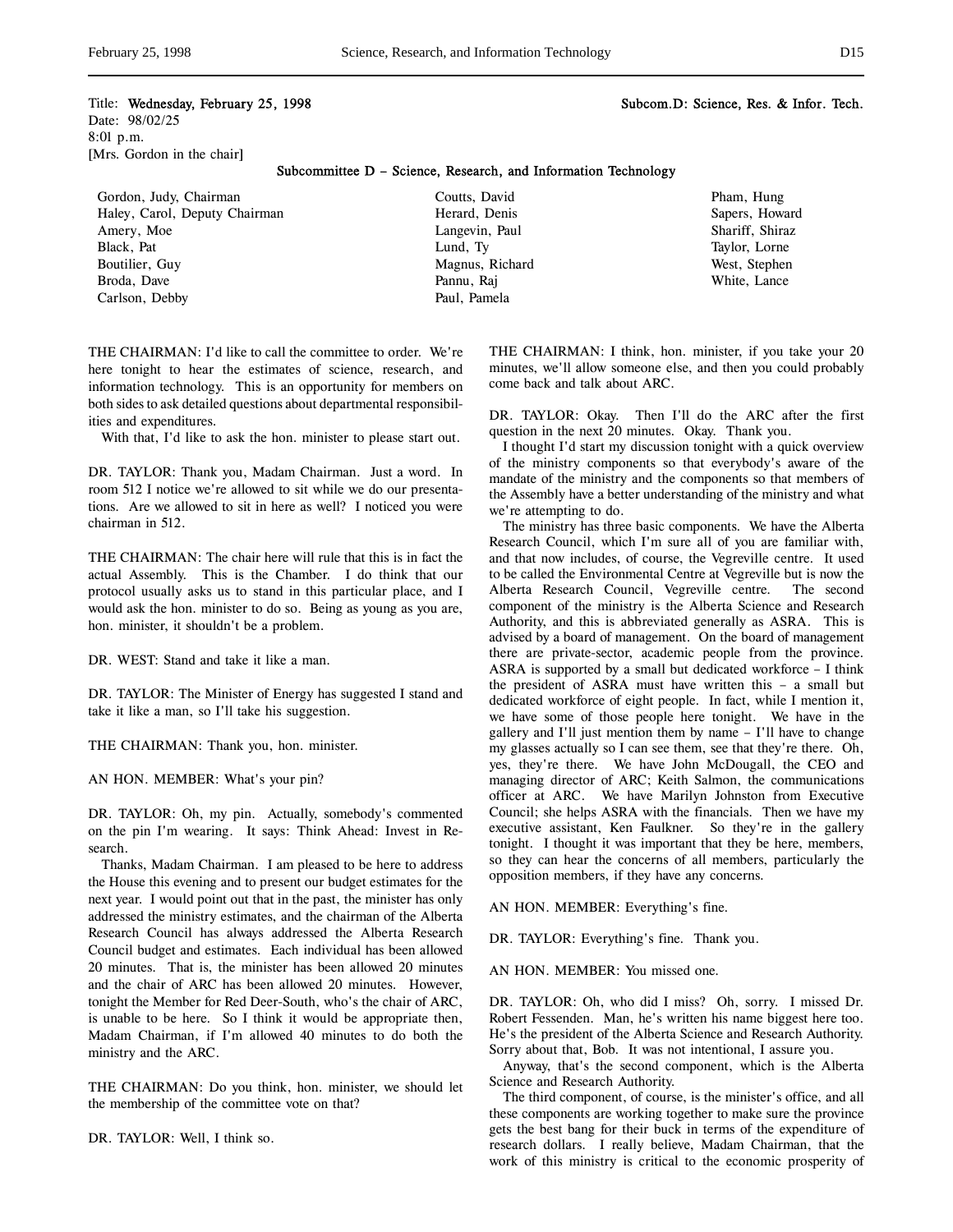Alberta today and in the future, and I intend to talk about that a little bit today in the context of our estimates.

What we're trying to do as a ministry is create a vision of our emerging economy. What is our economy going to look like? I believe this vision of our emerging economy is one that is based on knowledge. When we're talking about a vision of an emerging economy, we're not talking about what it might look like next year or the next year. We're talking: what is our economy going to look like five, 10, 15 years from now? We believe that the theme of that emerging economy is going to be knowledge. In fact, the theme of my ministry is: knowledge is our most important and valuable renewable resource. If you walk into my office, you can see a sign about that big that says exactly that. I actually wanted to get a banner to string across my office that said: knowledge is our most valuable renewable resource. My staff wouldn't let me. They said it would get dusty and look tacky. That's what we're trying to create, Madam Chairman. We're trying to create this atmosphere.

We are all aware that our province has been blessed with abundant natural resources, and when we look at what I call the three basic pillars of our economy, they're based on a natural resource economy. We can look at agriculture as one pillar of our economy. It's based, obviously, on the resources we have in the ground. We can look at forestry as another pillar of our economy, based on the forests across the province. Then we can look at the oil patch, and it's once again based in the ground. These are resources that cannot be moved; these are stable resources in Alberta. They were very important in the past, and they will continue to be important in the future.

They've been important in the past because we as Albertans have successfully exploited these resources, and we've overcome significant barriers to develop these resources and to exploit them to their potential. For example, in Alberta, as you all are aware, we have a very short growing season. Of course, this affects the forestry; this affects our agriculture. Through knowledge we've been able to get around some of these problems. For instance, in agriculture we've invested in research and development and developed crops that mature in a shorter season. If you look at canola, which is a huge cash crop in Alberta right now and hopefully will remain so, unless the Wheat Board gets its hands on it, we have developed new forms of canola that withstand certain diseases. This is one of the things that the Alberta Environmental Centre, ARC Vegreville, is doing. If we look at what we've done in hydrocarbons, it's all knowledge based, Madam Chairman. All knowledge based. We would not be having the oil sands development that we have today if we hadn't invested in research and development. That has allowed the price of oil from those oil sands to drop to a level where it's competitive with traditional light crude.

We have in Alberta overcome significant obstacles that they haven't overcome in places that have similar resources. For instance, China has very similar resources. They've got good agricultural areas. They've got good oil patch areas. They've got good forestry areas. But because of the fact that they have not invested in research and development to the same extent that the private sector and the government have in Alberta, they have not been able to develop their resources. In fact, the Chinese come to Alberta to learn about us and learn about our resources and how to develop their resources. So we've attracted and trained the right types of people in our universities, and we must never forget that we have to continue adequate funding and increase funding for universities to continue to train these people.

#### 8:11

Science and research from my perspective are the key for

today, but they are vital for meeting the economic and social challenges of tomorrow. We will only develop and build an innovative economy in the 21st century if we invest in science and research. Science and research, science and technology means jobs, Madam Chairman. It means high-quality, high-paying, and clean jobs for Albertans, and it means high levels of growth for Alberta, not just for Alberta but for Canada and around the world. Wherever people, the private sector, and government are prepared to invest in R and D, you will see these types of jobs. You will see this type of growth.

I might give you a couple of examples of that. More than half of our province's growth in the last few years resulted directly or indirectly from technological innovation. I gave the example of the oil sands a little earlier. Nearly 70 percent of new jobs since the mid-1980s in Alberta were in the high knowledge intensive industries. Three years ago there were about 55,000 people working in this high knowledge intensive business. Today there are over 70,000. That's an increase of 27 percent in just three years, and it is going to continue to grow as long as we can continue to provide the people. We have to provide the technically educated people, the university-educated people that allow companies in the high knowledge areas to continue to grow.

Three years ago the innovation-based economy made up about 6.4 percent of Alberta's economy. Today it makes up about 7.7 percent. That's a 20 percent increase in just three years. There are other indicators that I could give you, but I know my time is going to run out since I was not allowed the extension, so I'll continue. With this kind of growth and with all the economic indicators pointing to a continuation of this trend, I don't think there's any doubt that it'll happen. It is imperative that we focus more attention on this sector of our economy.

When I look at the three pillars, because they're commoditybased, we see very cyclical kinds of economic cycles. I'm very familiar, as you might know, Madam Chairman, with the cattle business. There have been many occasions when we've bought cattle – not too many, fortunately, but some occasions – and we've grown them, fed them, and sold them for less than we have in them because of the cyclical nature. Quite frankly, right now I can indicate to you that people are selling yearlings – in fact, we had about 3,500 yearlings today at the market I partially own with my brother in Medicine Hat, and the market was too high, from my perspective, for people like ourselves to buy, because you can run these cattle on grass but you might not get that much for them in the fall. So it's very cyclical.

One of the things about the knowledge-based economy is that it's stable. You do not have the same kind of cycles in the knowledge-based economy that you have in a commodity-based economy. The oil patch is another good example. Look at what oil is doing to us right now, and the Minister of Energy could correct me.

DR. WEST: What's wrong with the oil patch?

DR. TAYLOR: No. The oil patch is very good. What I'm saying, Minister of Energy, is that it's cyclical. Oil is probably under \$16 a barrel.

## DR. WEST: It was \$15.18 today.

DR. TAYLOR: Well, even worse than I thought: \$15.18.

So it's cyclical in nature. We know that the pulp industry is cyclical in nature.

What we have is a vision of an important part, the fourth pillar of our economy, Madam Chairman, the fourth pillar that we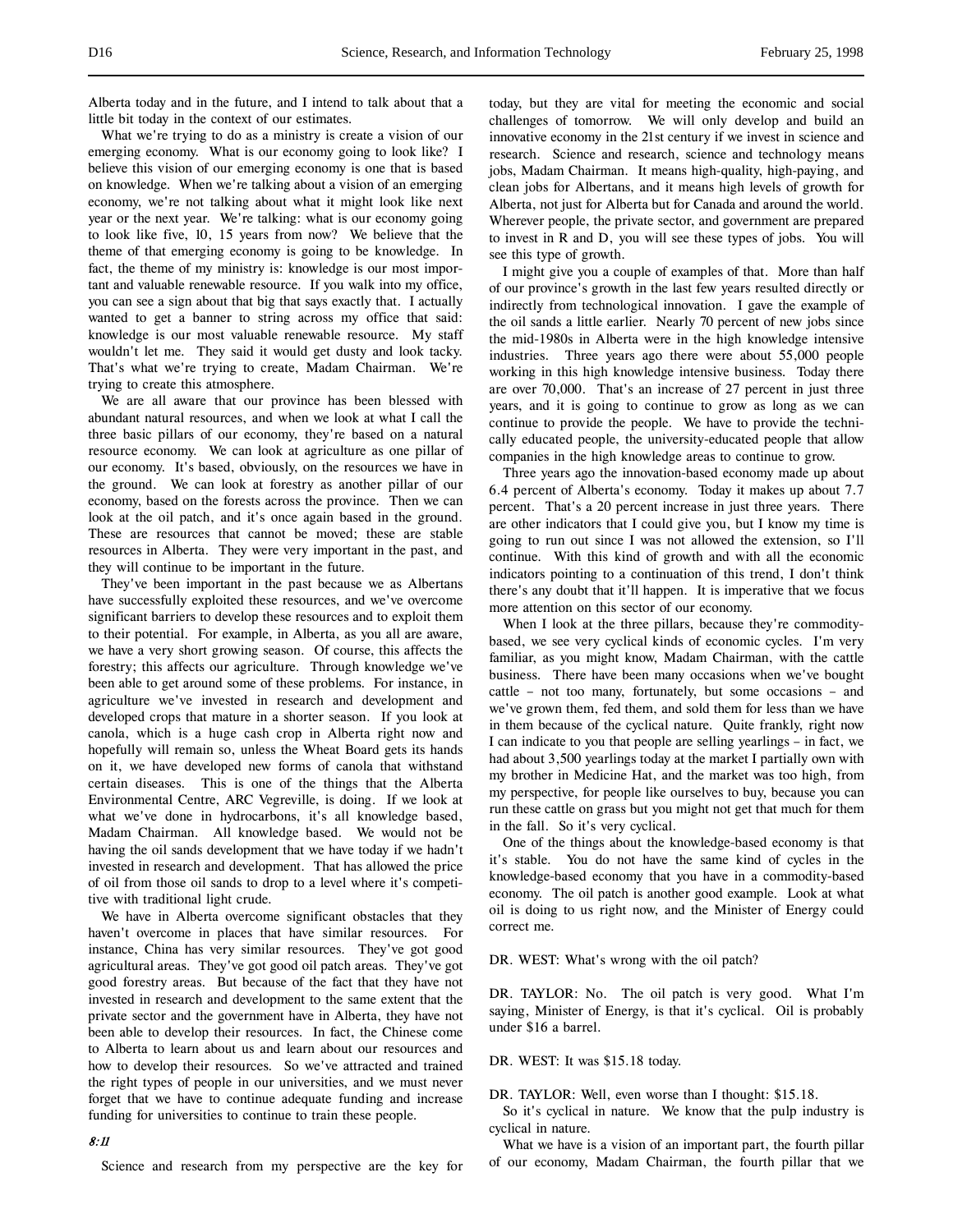would call knowledge-intensive businesses, that are not cyclical, that are stable, that are clean, that hire young people and pay them well. I had dinner not long ago with John Roth, the president of NorTel. He indicated to me that these electrical engineers and radio frequency engineers that are graduating from the universities, that NorTel would hire – in fact, NorTel would go in and give you a signing bonus in your fourth year if you would agree to come and work with NorTel. It's getting as bad as hockey players. Now, the bonuses perhaps aren't quite as large, but they would give you a signing bonus to sign on and come work with NorTel. He indicated to me that a starting salary for an engineer coming out of university would be in the area of \$45,000 to \$50,000, and he said that within three to four years, if they're any good, they're going to be making in the six figures.

### DR. WEST: Is that some of the money we put into it?

DR. TAYLOR: No. That's none of the money you've put into NorTel, unless you, Mr. Minister of Energy, hold shares in NorTel, a publicly traded company. Perhaps you do. I don't know what your portfolio consists of.

It is very important that we develop and recognize the importance of what will be the fourth pillar of our economy. So one of the focuses of the science, research, and information technology ministry is to recognize the importance and communicate this importance to our community at large, not just the community at large but all the members in this House so that all of you members recognize the importance, and that's one of the reasons ARC offers yearly tours. I think there's a tour of the facilities of ARC coming up shortly, and I would encourage all members to avail themselves of that tour and go out there and see the exciting things that are being done at ARC.

One of the prime focuses of the ministry is to ensure that our science and research effort is effective and co-ordinated. We have a number of plans and strategies to do that, and I'd like to take just a minute to outline some of them. As I've indicated, an important strategy is to act as an advocate for the science and research community among the public, the business community, as well as the global community. We have to get the message out in the global community that Alberta has the right types of people, has the strong educational institutions and that we can provide the right types of people and the right environment to attract global investment. We must get that message out, that our province is an ideal place for R and D investment.

We will also as a ministry continue to take the message of the importance of science and research to our younger citizens. We will be playing an integral role in the planning and implementation of a national Science and Technology Week. In fact, this year the member for Howard Sapers and myself were at the Edmonton Space and Science Centre. We were down on the floor . . .

MR. SAPERS: The Member for Edmonton-Glenora. They haven't named it after me yet.

DR. TAYLOR: Oh, okay. I always forget it. The Member for Edmonton-Glenora. I forget the riding sometimes. But we were down on the floor and spent a really interesting morning with young children, elementary kids, at the Edmonton Space and Science Centre. One of the things they developed were some vehicles that were basically powered by hot air. Now, I thought that if the member from Edmonton Glenora and I had got involved, we would have had the winning vehicles, and I'm not sure whose would have gone farther.

THE CHAIRMAN: That's the hon. Member for Edmonton-Glenora; right?

### DR. TAYLOR: That's right.

So it was interesting to see the different ways these kids had used basically a plastic bottle and a balloon and some kinds of paper clips and wheels to make these vehicles go. As I say, I had – and I know the member opposite did as well – a very interesting and fun morning.

The value of science promotion cannot be overestimated, especially with the young people, and we need really to stress that because that's where the jobs are: right now, for instance, NorTel in Calgary, CDC in Calgary, probably QC Data in Calgary. There are vacant jobs today because we don't have the people in Alberta to fill those jobs and, as I indicated earlier, good jobs and well-paying jobs.

A second key area of the ministry's responsibilities is to monitor and evaluate all government-supported science and research and to ensure it addresses the province's economic and social needs. What we do is have a committee that is made up of board members from ASRA that looks at the science and research business plans of each department. Each department must produce a science and research business plan. This is a considerable task and requires a great commitment from our board members when one considers that we spend over a hundred million dollars a year as a government on R and D. That's not what is funded at the university level. That's separate from the university.

Now, this is somewhat less than it was a few years ago. Once again, because it is a little less, this reinforces the necessity of making sure that it's done right, that we're getting a good bang for our buck, that the dollars are going to good use, that there's not overlap. That's what this committee does. It evaluates the various research business plans of the departments. I believe that report will be released for this year about the end of March.

# 8:21

Now, we are greatly aided in our job, as I've indicated, by a board of management, if we can call it that. This board of management is composed of, as I said earlier, the best and brightest, as far as I'm concerned, in science and business and academia in Alberta.

I'll just provide you with a couple of examples of people who are on that board. Some of you may know Dr. Robert Church, our chairman, an ex-professor of medical biochemistry at the U of C. He was associate dean of medical research at the same university. The best thing about Bob, from my perspective, is that he's a rancher. He's well respected, and he sits on innumerable boards and assists in developing high-technology companies. So Bob's a real down-to-earth guy who understands high technology.

Another person who sits on our board is Mr. David Kitchen. He's a retired senior president of the Royal Bank and was responsible for the bank's operations in Alberta and the Northwest Territories. Prior to that, he was with the bank's global energy and minerals group located in Calgary with the mandate for financing energy development worldwide.

I'm not going to go through them all. I'm just going to provide you with a couple more.

A third individual is Dr. Bill Cochrane, a health products investment consultant. He's the former president of Connaught Laboratories. He was also the first dean of medicine at the University of Calgary.

The final name I'll mention will be John Brick. He's the vice-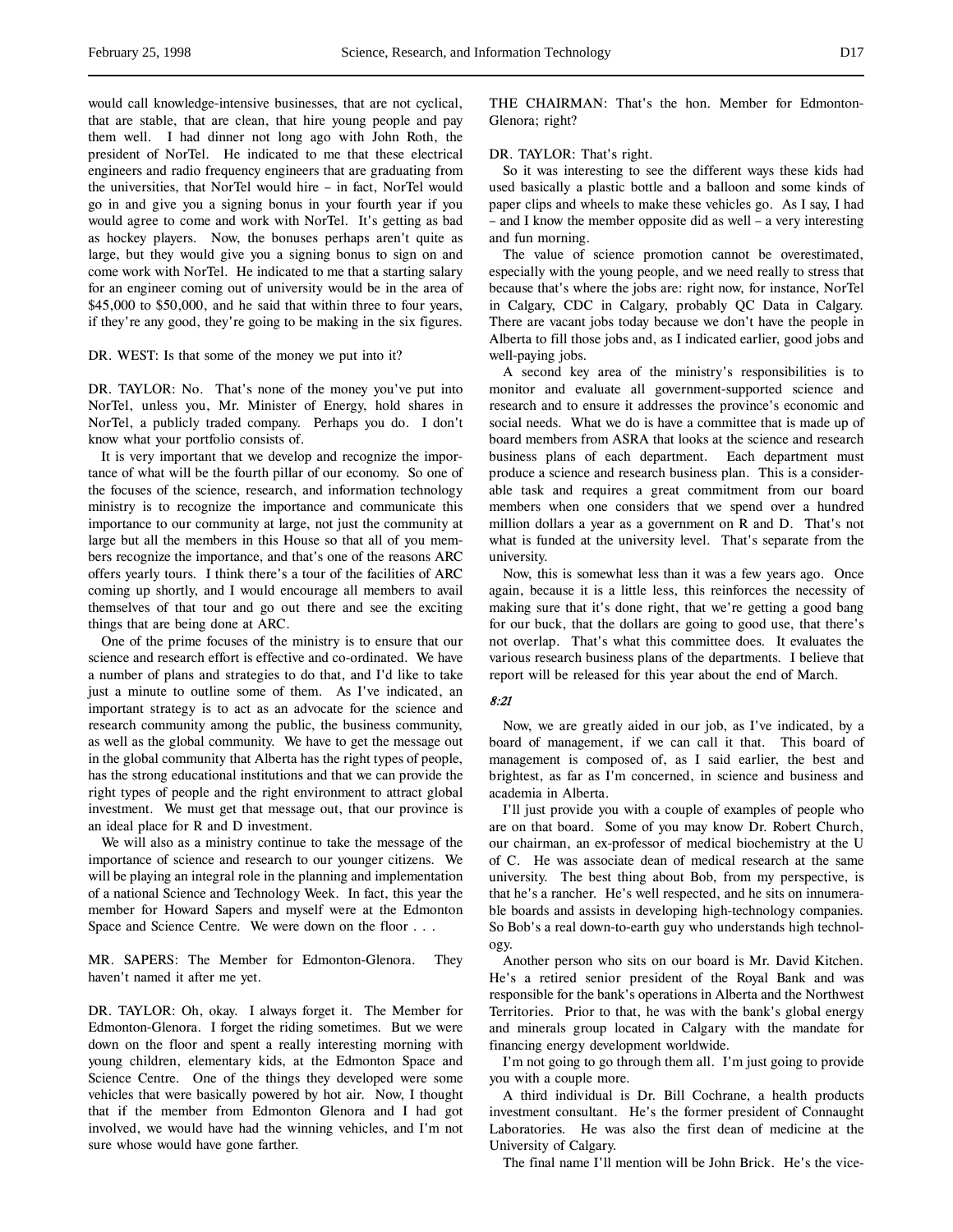THE CHAIRMAN: I'm sorry, hon. member, but, yes, it is.

DR. TAYLOR: Well, I'll sit now, but I've quite a few more things I want to say, so I'll take the time after the first question to say some of those.

THE CHAIRMAN: Right, and I would remind members that they are allowed up to 20 minutes, back and forth.

The hon. Member for Edmonton-Glenora.

MR. SAPERS: Thank you, Madam Chairman. I appreciate the reminder that I have to limit my first remarks to 20 minutes, as the minister does. Also, I made note of the starting time, and I'm assuming we won't be moving to adjourn until at least 10:04 this evening. Of course, if there's any procedural wrangling, we'll have to deduct that procedural time out of the debate time, and I know that's consistent with your understanding, Madam Chairman.

THE CHAIRMAN: Of course, it's at the call of the chair.

MR. SAPERS: My comments to the minister. I want to thank the minister. I was very much looking forward to the opportunity to discuss the debates of this particular department until I realized that it conflicted with my opportunity to meet with Colonel Mike Mullane, the colonel who's been up on three space shuttle missions who's over at the science centre tonight talking. You and I were both invited to be there. Couldn't you have scheduled this for some other time . . .

DR. TAYLOR: I'd rather be there.

## MR. SAPERS: Yeah.

. . . so that we could go and listen to him talk about his experiences in the space shuttle?

Anyway, I wanted to start off by first thanking the minister for working as closely as he has with me as the critic. It's been a steep learning curve for both of us in this department, perhaps more steep for me than for him. Nonetheless, I've appreciated the co-operation.

I'm a little disappointed that in the minister's opening comments he didn't mention the ASRA discussion document in more detail. It's a document worth reading, and I want the minister to know that as far as the five major thrusts – the tax and regulatory policy initiatives, the increase in support for education and training, expanding and targeting government investment in science and research, industry funding for sustainable resource development and resource value-added R and D, and actively recruiting key companies to come to Alberta, particularly those who can help create the critical mass that we require to have sustainable R and D clusters in this province – all five of those strategies are worth while and we support them. There are some things, of course, that we take issue with, but overall the thrust is one that we can accept.

DR. WEST: Okay. Question.

MR. SAPERS: I hope the Minister of Energy is nice and relaxed tonight and is on all of his meds and all of that so we can cooperate this evening.

Madam Chairman, through you to the minister, I'm going to focus my comments mostly on the business plan, and my colleagues are going to do some more detailed line-by-line analyses . . . [interjection] Yeah; that's because there are only four lines. One of the things that I was looking for in the business plan – and I was hoping to see it more clearly articulated – is the distinction between support for basic science and research and applied science, or commercialized science. As I've come to understand science, we can generally speak of four components: exploration, confirmation, explanation, and application. I find that this department is heavily focused on the application side.

Now, application's not bad, and I'm not finding fault with a certain degree of emphasis on application or commercialization of knowledge, but it seems to me there is a fundamental contradiction with some of the other policy directions of the government. I'm just hoping the minister can help me get past this contradiction. If the government wants to be clearly out of the business of being in business and doesn't want to be picking winners and losers and all of that other jargon, how can you explain the focus on application and commercialization?

Application funding by definition picks winners and losers. I mean, you're taking ideas that have demonstrated some commercial viability and growing them to commercial success. Again, I'm not saying that's a bad thing, but I'm just wondering how you can make it consistent. If in fact that's your challenge within cabinet, to get them to pick up the ball and understand it – that's not necessarily a bad thing – then I hope the minister will say that as well, and perhaps we can join together. There won't be any more editorial comments about that.

Now, one of the examples, one of the real success stories, I think, in this province when it comes to science and technology is the Alberta Heritage Foundation for Medical Research. The AHFMR funding has done tremendous benefit for this province and in fact the rest of the world because of some of the breakthrough research that's been done in medical science. This has been supporting academic research, exploratory research. It has in fact embodied some government policy. It was set up because of a vision that the government of the day had in terms of how we could grow these industries, not just how we could grow the industries but how we could grow knowledge in the medical science area.

Another success that unfortunately Alberta doesn't share in is something called the Canadian medical discoveries fund, and that's because of our tax structure and our tax policy in this province. It seems to me that one of the roles your ministry should be playing is helping to build a bridge between something that we've done well, like the Alberta Heritage Foundation for Medical Research – something that we have ignored taking advantage of are these pooled funds like the Canadian medical discoveries fund. Again I was looking for something that would flow out of the ASRA discussion document into your business plan about these tax strategies. If I missed it, point it out to me, please.

If we take a look at those four basic areas that I first started talking about – exploration, confirmation, explanation, and application – it seems to me that the broadest public good can be found in direct tax funding of the exploration and confirmation side, and of course we do a tremendous amount of that through our postsecondary institutions. You mentioned the \$100 million figure, and I appreciate that as well. But other than the tax incentives, which we may be able to discuss in more detail later on, it seems to me that industry really has to come to the table to support the explanation and application part of the equation. Maybe that's where you go away from direct funding and you go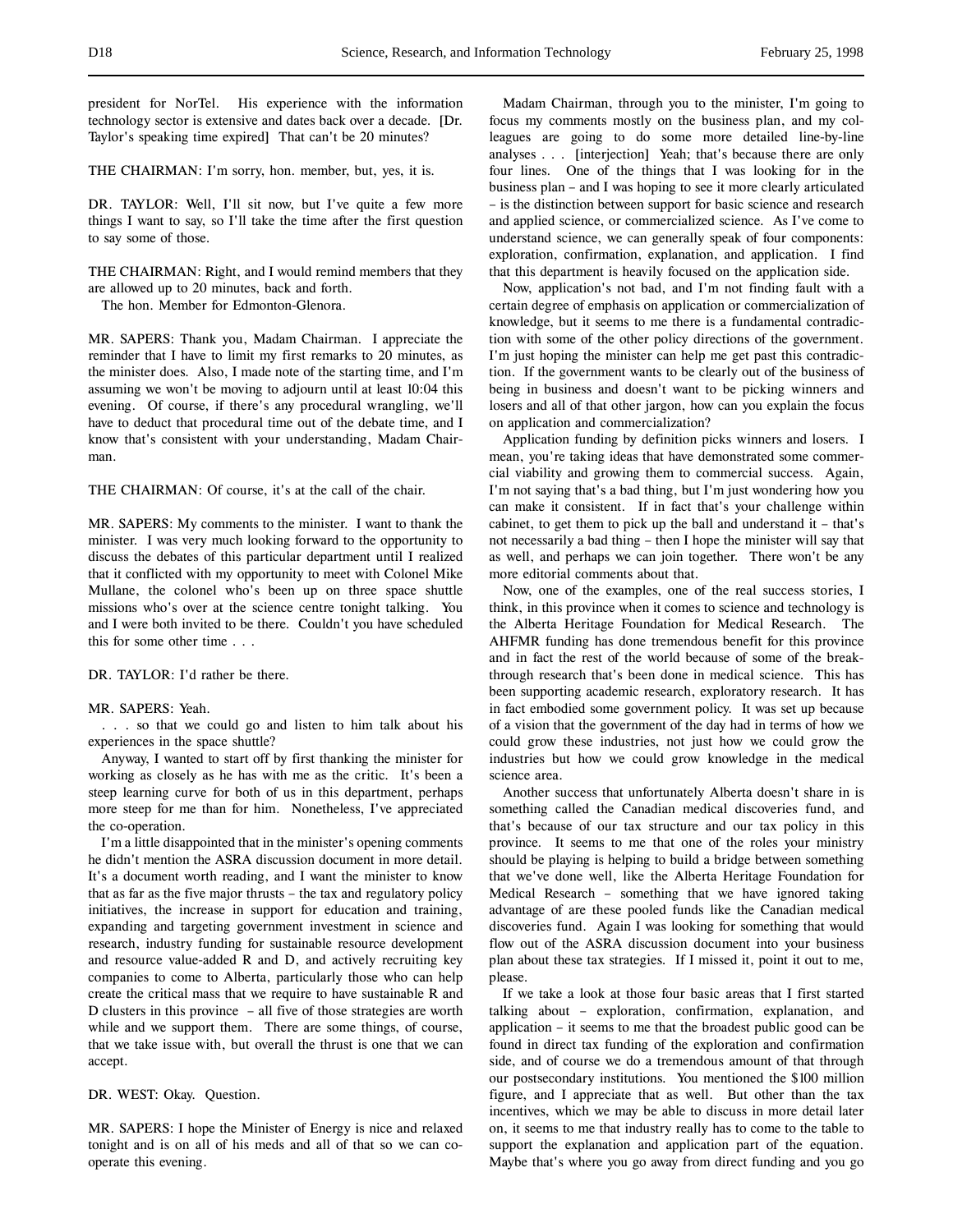towards tax-based incentives. As I understand the plan that's in the ASRA discussion document, that is at least part of it.

Basic science must be the focus of public policy. It has the greatest payoff for the greatest good. I don't think we disagree about that. If anybody questions whether or not government support for basic science is worth while – I mean, there are tonnes of examples. I was talking to some PhD students recently at the University of Alberta open house, when they had their preview days. I was talking to some PhD physicists, which is an eyeopening experience for anybody. They made the point to me, they said: you know, Newton is responsible for putting a man on the moon; once Newton figured out the basis of gravity . . . Their table, by the way, Mr. Minister, happened to be beside the structural engineers' table so I think there was a little bit of competition going on, because then they rather flippantly said: after Newton figured out the basis of gravity, all that was left was an engineering problem. I can't really tell you about the rest of the conversation because it was too colourful.

## 8:31

MR. WHITE: Aside from the fact there's a structural engineer sitting to your right.

MR. SAPERS: Yes, and in deference to my hon. colleague from Edmonton-Calder.

So, Mr. Minister, I'll pick up where I left off last time I got to discuss this department's business plan. We don't see a lot of agreement in this business plan with some of the other business plans the government has provided. I don't mean that in the substance. I mean that in the format. It would certainly be of benefit to me, as somebody who's struggling to keep on top of this department, to see the business plan set out in such a way that it was very clear what the goals, the strategies, the outcomes, and the performance measures were to be, and if we could do that over some kind of projected time line. As you flip through the business plans of the government, you see that for so many of the other departments. I remember mentioning that last year. I didn't really see the correction this year, and it's too bad. It just would have made it easier to understand and to grasp.

One of the primary areas of your ministry is, of course, science and research policy. One of the things I was looking for under that responsibility area is the vision of how we're going to have Alberta set up for the next millennium, the kind of wired province that we could and should be. Alberta is a real hotbed of communications technology and communications technology research, but other provinces, including some with much smaller economies and resource bases such as New Brunswick, are far ahead of us in articulating government policies that lead towards Internet access, wired and wireless communication, application of digital resources and communication technologies in schools and in other public institutions.

If it is, in fact, SRIT that is responsible for steering the government's policy ship to when it comes to this kind of technology policy, I would encourage you to be even more aggressive than you've been in terms of setting that vision out for discussion and generating some more public interest and debate in the area.

One of the other things I note out of your business plan is that there has been a tremendous consolidation within your department since you became minister. I don't know you as an extremely territorial or predatory kind of politician, so I think I want to thank you for doing this in a quiet and competent way, because I think it's a good idea that such things as responsibility for TRLabs, which used to be vested with Alberta Economic Development, have come to your department. The responsibility for the Heritage Foundation for Medical Research, which I mentioned before, has come to your department. I think it's a good thing. I understand that this department is a small department, but I'm trying to fully understand what the relation is. I'll be asking you the same question I'll be asking the minister of advanced education; that is, to draw a much clearer picture of the relationship between your department and the department of advanced education when it comes to the oversight of R and D in science and technology in our postsecondary institutions.

One of the other things that I was looking for in the plan – and I didn't see it – is a complete understanding of how Bill 14 will impact on the operations of your ministry. Bill 14 is of course on the Order Paper and before the House I believe at second reading as the Alberta Science, Research and Technology Authority Act, but throughout your business plan you continue to talk about ASRA and ARC and not the new authority. In particular, when I look at things like the expert review panel that the minister will be appointing pursuant to the existing act which must review the operations of ASRA in the fiscal year 2000-01, I'm wondering whether or not that transfers over under the new act and if in fact there's going to be some other kind of sunset review or mandatory, ongoing review. I guess my general question is: why aren't we seeing the new legislation reflected more clearly in the business plan? Is it just a timing issue? Will you be supplying, then, a supplementary business plan when and if Bill 14 becomes law? I guess part of that question too – and I may not be saying it as clearly as I might – is that I'm asking you to table a supplementary business plan when and if Bill 14 becomes law.

Under the section in your business plan that talks about performance measurements, there's some language that I'd like you to be clearer on. Perhaps, Mr. Minister, instead of taking your next block of time to tell us all about the ARC, which I think members on this side have a pretty good understanding of, you could give us some more detail in answering these questions; not that I would presume to tell the minister how to do his job, just letting him know what it is we'd be more interested in hearing.

Under the section on performance measurement you talk about maintaining and improving the "performance measurement framework for science and research in Alberta." Well, maintaining and improving: I'm always curious when I see that phrase because I never know what's to be maintained and what's to be improved. So could you give us some details? What's working and what isn't? What exactly is the performance measurement framework for science and research in Alberta? I mean, science and research in Alberta takes place all over the map. As you said yourself, there's what you do, there's what the minister of advanced education does, and you see science and research certainly in Energy. We had a very brief, truncated, and limited opportunity to quiz the Minister of Energy about research in that department. There's also the minister of agriculture responsible for a fair bit of science and research, and even in transportation. So what is this framework? I haven't seen a master plan; I haven't seen a master framework. So if one exists that's not just governmentwide, that's provincewide, that helps integrate or bring into focus what it is that's going on in partnership with industry and what it is that's going on in partnership with other jurisdictions, I'd sure like to know about it, and I'd like to know if that's how broad this performance measure goes.

The second one is: "Work with Advanced Education and Career Development to develop appropriate measures for Human Capital Capacity." I understand that you would have a role in that, Mr. Minister, but it seems to me the Minister of Advanced Education and Career Development would have to be the lead hand. That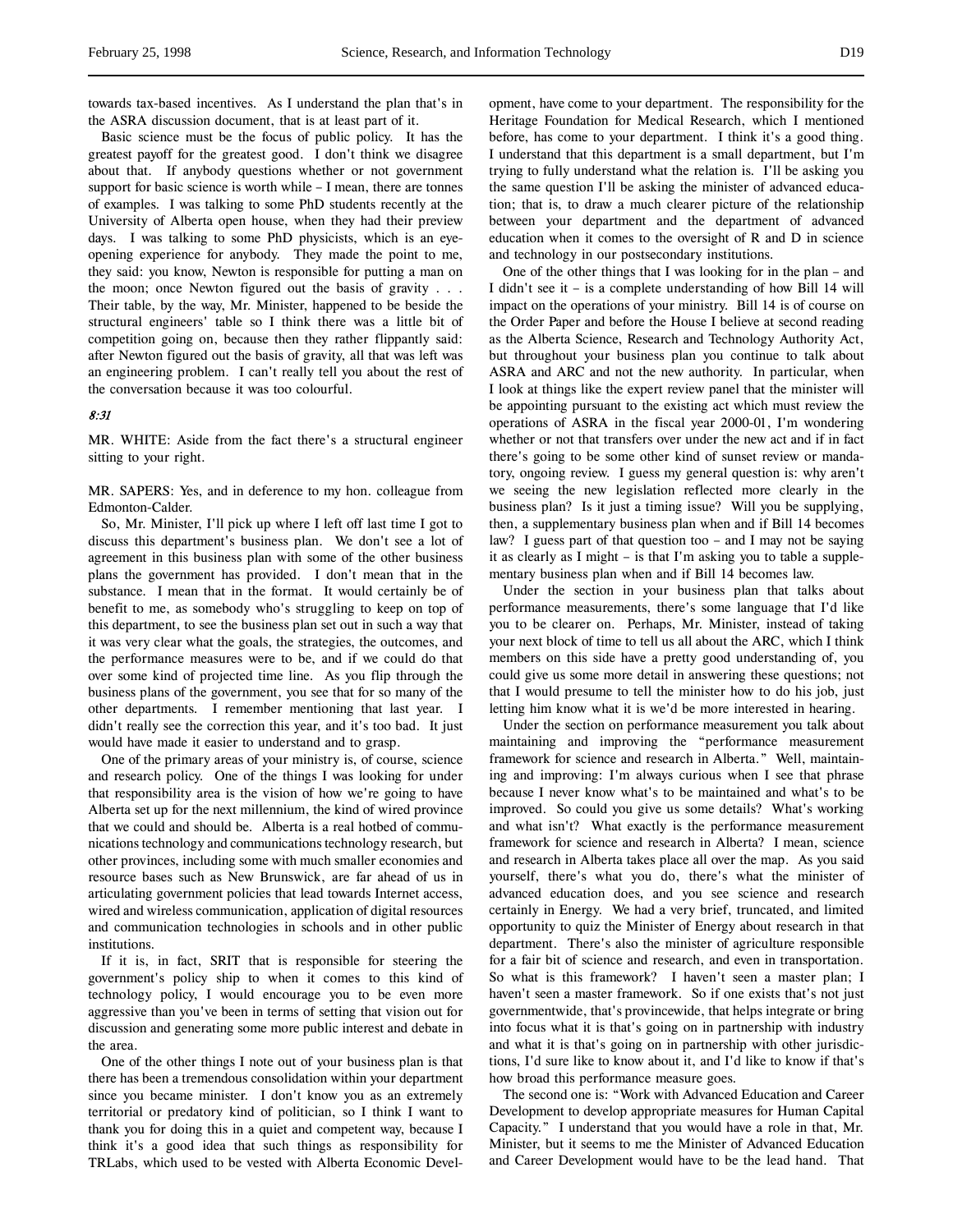minister has talked about the skills shortage and the skills deficit. I guess who's leading the parade on this one is a question of interest to me. "Human Capital Capacity": is this going to be driven entirely by industry needs, or is government policy going to help inform those industry needs? Which is going to come first? If you're going to say, "Well, you know, it's a joint thing that goes hand in hand," then I wonder what exactly the work will be with Advanced Education and Career Development.

The other performance measurement that I thought was a little bit interesting was: "Publish the Annual Report on the Performance of Alberta's Innovation System." I'm not sure that simply publishing an annual report is the performance measurement. [interjection] Does that time get deducted?

## THE CHAIRMAN: Go ahead, hon. member.

MR. SAPERS: I'm not sure that publishing the annual report in and of itself constitutes a performance measurement. It would seem to me that it's the content of the report that's important. This phrase as well, "Alberta's Innovation System." I'm beginning to get a grasp, an understanding of what that phrase means and just how broad that is. So, again, I'm wondering: what particular key performance are you going to be looking for within that innovation system, and is what you publish and what you report on going to be consistent with what happens in those other primary industries, Advanced Education and Career Development, Energy, Agriculture, et cetera?

#### 8:41

The other one that I was particularly interested in at this point is the "Public Awareness and Support for Science and Research." What you say in the business plan is to

facilitate the science promotion efforts of public and private organizations that enhance the science and innovation culture in Alberta.

Did that translate into some direct dollars in your department? If you would just tell me where it is exactly and how many dollars. Is this money that's going to be used to leverage dollars out of other places, or is it a campaign that you've got in mind for your own department? Is it something the Public Affairs Bureau is working on through the department?

You and I, Mr. Minister, tend to show up at some of these very public science and tech events, and I don't know whether you're going to be at the one on Saturday over at the Shaw Conference Centre, the science fair. That would be a good one. If you give me some more thinking caps and buttons, I'll make sure I hand them out on your behalf because I'm going to be there.

DR. TAYLOR: I'd have to spend some time in the constituency just in case.

### MR. SAPERS: Just in case, that's right.

Mr. Minister, all the questions I've had now about performance measurement and public awareness flow directly out of the ASRA business plan. I haven't really focused yet on the ARC business plan. I see that I've only got a couple of minutes left, so what I'll do is very quickly talk about the chart that's on the bottom of page 328 of the business plans where you try to lay out in a table ARC's business goals, performance measures, and targets.

I thought I had at least two minutes left.

THE CHAIRMAN: I'm very sorry, hon. member, but your time has expired.

MR. SAPERS: Well, I'll come back to that point, Mr. Minister.

# THE CHAIRMAN: Hon. minister.

DR. TAYLOR: Thank you. I should say if I don't address all your questions, we will certainly respond. We're going to go through Hansard, and we will respond in written form to your questions. I'm just going to kind of pick and choose a bit here.

You mentioned the peer review: will it continue in the new legislation? Yes, the peer review will continue in the new legislation. So that's one easy, simple one.

One of the first things you talked about was the ASRA discussion document. That was actually the next conversation piece in my little speech that I've got prepared here, and I was going to talk about the strategies. You've already mentioned them, so there's no need for me to mention them again. The importance of that document. We sent out over 3,000 copies of that document and have responses from many of those people. I don't have the figures right here in front of me, but we got about an 8 percent response rate, I believe, which is apparently considered by the – oh, a 10 percent response rate, which is considered very good on documents that you send out. We sent this to I think about 3,600 different individuals and organizations, and the response that came back was extremely positive. We have about a 95 percent agreement rate with the strategies. Certainly not everybody agrees, but when you can get 95 percent, I think it's certainly worth while. So, yeah, that is a very important document, and we are continuing to work on the strategies in that document.

One of the strategies in that document is creating a competitive tax environment. Certainly we are in the process of doing that as we speak and developing a proposal that we will be taking forward to the committee that our hon. Treasurer has developed. As you know, in his budget he announced a committee of four or five people, and it was to review the two things that we're particularly interested in, one of which is R and D tax credits and the other is the lack of venture capital funding in Alberta. Those are the two prime things that committee will look at. The important thing about that is that it has to report by April 30. So it's a relatively short time frame for that committee to report. We will have a proposal that we will be presenting to that committee, and I believe we will have a good hearing at that committee.

Just let me look at my notes. You also mentioned that you didn't see the tax policy issues clearly mentioned in the business plan. Well, in fact if you look at page 324 on the bottom, we do mention the specific tax and regulatory environment. Now, it's brief, granted, but we say we will "Pursue the implementation of the recommendations of the `Barriers to Technology Commercialization in Alberta' Report." If you haven't got that report, it's by Healy. You should take a look at it, because that essentially outlines the position we are going to be taking in terms of our tax positions and our tax policy that we will be presenting to the committee.

I think it's interesting to note that we just have some recent data in that indicates that in fact R and D tax credits do work and work very well. We have the Canadian Association of Advanced Technology report. They had Deloitte & Touche do a study and report just before Christmas. They looked at the federal tax credit, which has well over 6,000 companies enrolled in that program. What they discovered was that the personal income taxes paid by the companies and the employees of 169 companies paid for the total program of the over 6,000 companies employed. One hundred and sixty-nine companies paid for the total program through their employee tax payroll deductions and the corporate taxes. So these do work.

It's not an issue of money. Tax incentives, tax policy, R and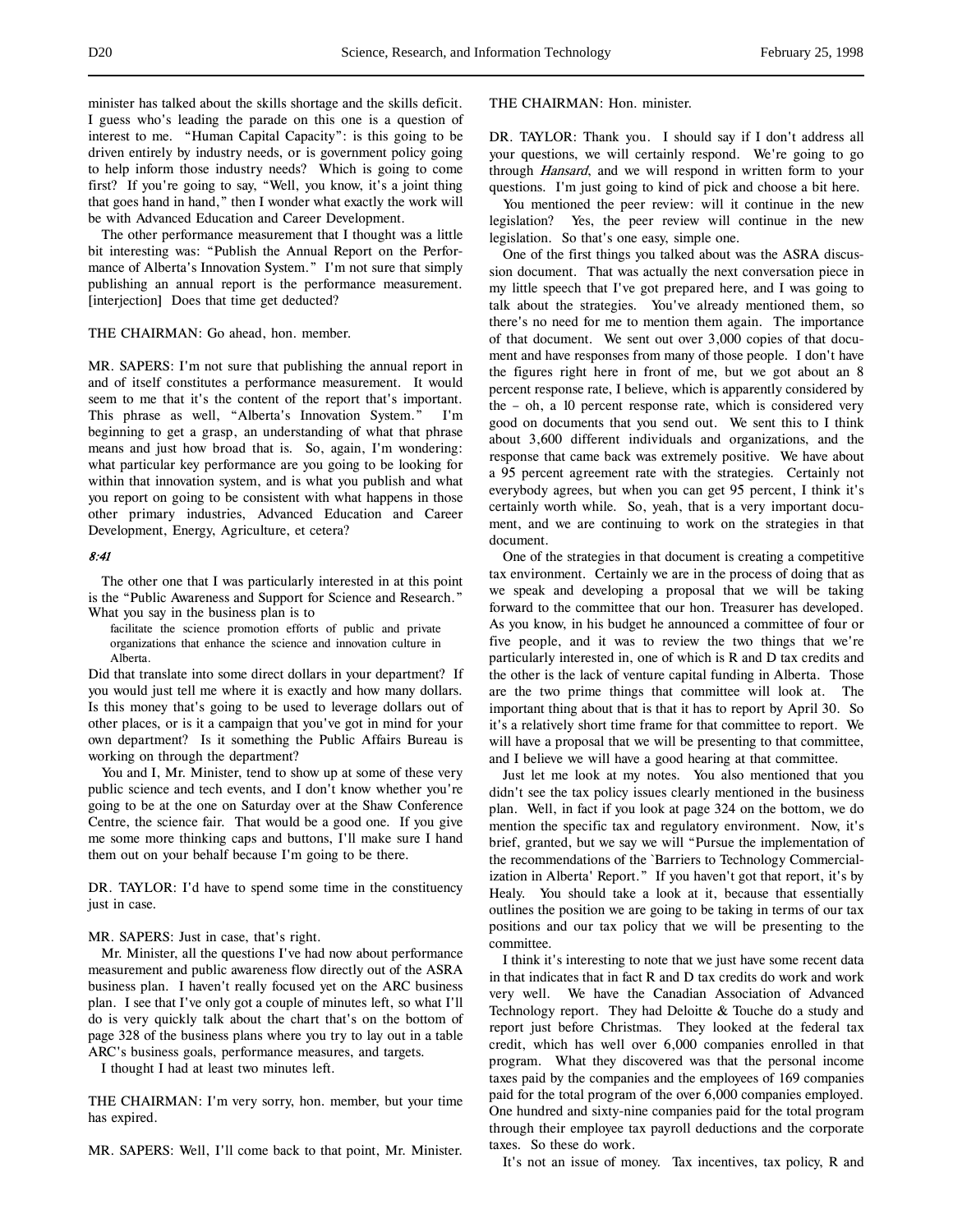D tax credits are not an issue of money, because they pay back very quickly. We just got this week a publication called Technology Week. Coopers & Lybrand did a study of the American program, and it's exactly the same thing. Coopers & Lybrand is recommending that the American government include this as a permanent fixture in their tax program. They've got their figures in there. I can't remember; I think it generates \$4 billion or \$5 billion worth of activity in the American economy, a relatively small tax credit. So we know they work. We know they are not an issue of money. It's a matter of taking this case and presenting it to the tax committee, and hopefully we will get a good and fair hearing there. So we intend to do that and advocate with the tax committee on that issue.

I've actually requested the full Coopers & Lybrand report from the organization in the U.S. If any of you or your members are particularly interested in the CATA survey, the Canadian Advanced Technology Association survey – I can provide you a two-page summary of the Coopers & Lybrand thing, because that's what I have in my office. We can get you that. Once the whole report comes in – I should have it in a week to two weeks – we can provide you with copies of that as well. It is a very important issue.

Another thing you talked about was science and the process of science, which is an interesting discussion from my perspective. You talked about the exploration as the initial stage, and you talked about the model of the AHFMR. The AHFMR is no doubt very, very effective. For every dollar invested by the AHFMR, the return is 4 to 5 to 1. What the AHFMR has allowed is to create a critical mass – okay? – a critical mass of scientists in Alberta, working in various projects. That critical mass attracts the best quality people in the world.

For instance, when I visited there just before Christmas, I met with a lady scientist who's apparently one of the leaders in the world in some kind of cancer research – it was too esoteric for me to understand, but she was one of the leaders in the world. I said: why did you come to Edmonton? She had come from the southern states someplace and brought her husband and her kids and her horses and so on. She said: I came because of AHFMR and their support for my research program. That was her primary reason for coming. The second reason she came: she wanted to raise her children in an environment like Edmonton, that was healthy to raise kids in. I said: well, you're from the southern states. She came last winter just before one of the coldest winters we've had in history. I said: well, you know, how did you stand this winter? She said it didn't matter: I didn't have to worry about my kids; Edmonton is a healthy place to raise children. So we have a lot of natural advantages in Alberta that we can build on. It's not just the fact that we have research funds or don't have research funds. There are other natural advantages.

### 8:51

That brings me to my topic of the research fund and the support for exploration research. We have a research fund that was 6 and a half million dollars last year and has been increased to 16 and a half million. Unfortunately, the press hasn't picked up on this, you know. It indicates the government's commitment to increasing the research dollars. In fact, if you look at the science and research document, the strategy, if you look at a table there, it shows that we've got a measured increase in funding for R and D in Alberta. In that document it recommends that the fund go from \$5 million to \$15 million this next budget year, an increase of \$10 million. Well, that's exactly what we did as a government. We have increased the fund by \$10 million. The purpose of that fund is to kick start important strategic science and research initiatives.

We want, through that fund, to build on the province's R and D infrastructure.

Now, as you are aware, in Alberta we also have under Advanced Education, which we co-operate with quite closely, the IIPP or the I2P2. It stands for – I know all the acronyms – the intellectual infrastructure partnership program, I think. Before anything is signed off on that program, it's signed by both the minister of advanced education and myself. The committee is made up of Advanced Ed people and my people from science and research, who will evaluate the proposals. The money is housed in Advanced Ed. That's good; we have no problem with that. It's positive. We can work with Advanced Ed and have a coordinated approach to this. But that's also \$15 million a year. So this year there's been an increase of \$25 million from the provincial government to build our province's R and D infrastructure.

Now, as well, we have a federal government. I must say that I don't often say positive things about the federal Liberal government, but they have recognized this. They have increased their support to R and D in the country by I think it was \$400 million. And they've created more than that. They've created a fund that's called the CFI, the Canada foundation for intellectual innovation or something. It's \$800 million to be spent over six years, and it's to be matching dollars. So we can use our funds in Alberta to attract matching dollars. That's what this is all about: attracting, getting good projects that build the infrastructure but that will match dollars and lever dollars.

### [Ms Haley in the chair]

Now, this fund of ours. I'll just give you a couple of brief criteria. We look at initiatives that demonstrate a high probability of generating significant identifiable social or economic benefits for Alberta. We look at initiatives that will not create orphans. In other words, we don't want a project that is not going to be able to support itself when the funding period is over. We look at projects or initiatives that enhance the human capital of the province through learning and training. As I mentioned earlier, right now in Alberta we have a deficit of the type of people we need to have in Alberta, and we're working at present with SAIT and NorTel to come up with some programs in that area. Fourthly, initiatives should be founded on relevant expert professional assessment of opportunity, need, and receptor capacity.

So what we have is a committee that is set up of the ASRA board. Some of them I talked about. If you remember, I just barely concluded talking about the vice-president of NorTel, John Brick. I should say that we appreciate all the board members. These board members commit; it's a huge time commitment. These board members commit a large amount of time to this process. Not only that, but NorTel allows John Brick to come and spend his time at our board meetings, his time. John Brick is chairing our IT committee. This province right at present does not have an IT strategy. He is chairing our IT committee, and he's interviewed – John himself has interviewed – over 60 of the IT leaders in the province. Now, that's a huge time commitment for a vice-president of NorTel to take, but he's committed to this process. He's committed to the fact that it is important for us to have an IT strategy.

One of the next things that we're going to be working on: before summer I hope we will be releasing an IT strategy for the province that would match something like sustaining the Alberta advantage, the science and research strategy, which will then map out steps that we need to take as a ministry in the IT area, just as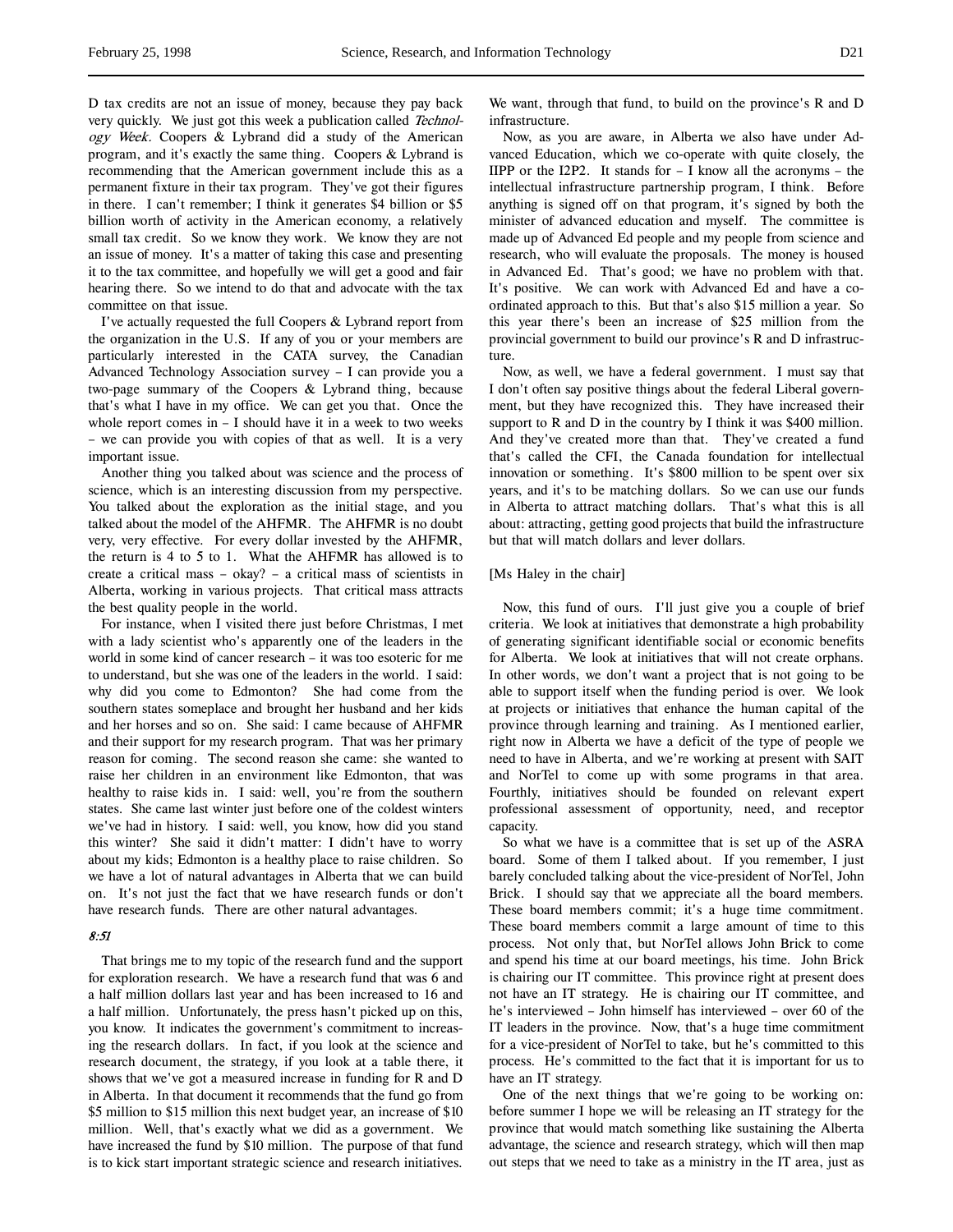the document you mentioned earlier has mapped out some steps that we need to take and that we are working on.

So we have this group of business and technology leaders as an evaluation committee. They've set up criteria for evaluating proposals, and they meet and do just that. One of the chief people on that committee is Glenn Rainbird, I believe, the president of TRLabs. Is Glenn the chairman of that committee? I can't see that far.

# AN HON. MEMBER: Yes.

DR. TAYLOR: Okay. He is. It took some time to get it set up, but this year this committee has approved \$2.2 million in expenditures.

Just let me tell you a little bit about the projects that we've approved. At the University of Alberta there's a scientist named Brian Sykes. He's one of the leaders in NMR technology in the world. He and his whole department were recruited by other universities. They were going to pick up this whole department and take it – one place was Columbia University. He and all his staff were going to go because we did not have an NMR 800 machine in the province. That was brought to the attention of the Science and Research Authority and the board and their committee. We took a look at: is this a worthwhile project? Well, it's about an \$8 million project to get an NMR 800. So we said, where's the money coming from? Well, we learned that, for instance, the Medical Research Council was willing to contribute some money. The U of A was willing to contribute some money. The U of C was willing to contribute some money. UBC was willing to contribute a little money. The University of Saskatchewan was willing to contribute a little money. There were some other agencies as well, but basically we were about a million and a half short.

As a result, they made a proposal to the Science and Research Fund Committee, and the Science and Research Authority agreed to fund that NMR 800 to the tune of about \$1.5 million. In fact, it may not end up being that high, because the western economic diversification has now come in and they may be funding some of it as well. So our contribution from our fund might be down as low as \$700,000 on an \$8 million project. If you look at \$700,000 invested for \$8 million, folks, that's better than 1 to 10. There are not many places you could invest \$1 and get \$10 back. In fact, if there were any investment in this province right now that I knew of where I could invest \$1 and get \$10 back within a year, we'd be falling all over ourselves to go out and invest in that. That's the kind of leverage you can get in this area with collaborative work, working with other agencies.

Another example of exactly what I'm talking about is the NMR 600. I don't understand the difference in technology. One's liquid technology and one's solid state technology, whatever that means. I'm not sure which is which. I think the 600 is liquid technology. But at the U of C we are helping to fund to the tune of, I think, about \$600,000 the NMR 600 at U of C. What was so nice about all of this is that we didn't see the universities fighting for the resources. What we saw is the University of Calgary saying: you know, Brian Sykes and his staff are an important resource to this province. Let's keep them here. We'll help with the NMR 800. But on the 600 we can work collaboratively again with the 800. So we are helping the U of C in that area.

Another area we're doing some funding in is something called a level 3 containment facility. There is not a level 3 containment facility in the province right now, so we are going to contribute, with the University of Calgary, to a level 3 biomedical containment facility. We are putting, I believe, about \$200,000 in that project, which is not a lot. But the funds are coming from the private sector, from other universities. As a matter of fact, that containment facility even before it is built has a \$1.5 million contract with the United States Department of Defense. Once again, collaborative, leveraging.

That's what we're trying to do with our funds: to collaborate with other agencies, to collaborate with the private sector, and to leverage our funds to get maximum potential. You know, we're not going to get, quite frankly, to be honest with you, 10 to 1 on every investment, but we would like to see 4 to 1. There may be no matching dollars. If the basic level of incentive or the basic level of exploration is important enough, if it's important for Alberta to have something, if there's no matching dollars because it's at such a basic level of research, then it is also worth while to fund that. Somebody, as the hon. Member for Edmonton-Glenora pointed out, has to fund that exploration level of research, and in most cases that has to be the taxpayer.

So we're working with this fund. As I say, it took a little while to get established this year with the committee and so on, to establish criteria, to establish the types of programs that we were going to accept, and then establish a protocol that these applicants would have to go through.

Thank you, Madam Chairman.

## 9:01

## THE DEPUTY CHAIRMAN: Thank you. Edmonton-Ellerslie.

MS CARLSON: Thank you, Madam Chairman. I have a few questions for the minister and his department. Certainly there's no doubt that I know something about the Alberta Research Council. I've supported their endeavours over the years. I don't know much about the Alberta Science and Research Authority, but I have it on good authority that they've also done an excellent job.

All of my comments tonight are from the perspective that we respect what they are doing there. We think they have excellent goals. But I have some significant questions in terms of how they're getting there. I just want more specific detail on how this process has been developed and how they come up with their numbers.

First of all, I'd like to deal with some of the comments that the minister made in his opening comments when he talked about there being three pillars of the economy that this department, I took from his comments, would be focusing on: agriculture, forestry, and the oil patch. Madam Chairman, it would be my opinion that there is a fourth pillar of the economy, that he has forgotten to mention in any of his 40 minutes of comments so far, and that would be managing the outputs from these three pillars in terms of an environmentally sensitive manner.

Now, I know that the ARC in the past has done some good work in this area. They've done I think some leading-edge stuff on waste management, on using by-products and having them refined, that kind of technology. I'm wondering if by the absence of the minister's comments, we're seeing them being forced to move away from that strategy, given that there's no fourth pillar here. So I'm wondering if you could address that for me and if you could tell me specifically in the list which projects are being undertaken currently, are in operation, or are being considered in the future that have an environmentally significant component or are completely driven as a reaction to environmental concerns, particularly those that fall out of the three pillars that he talked about.

Then you talked about the business plans, and you seemed to be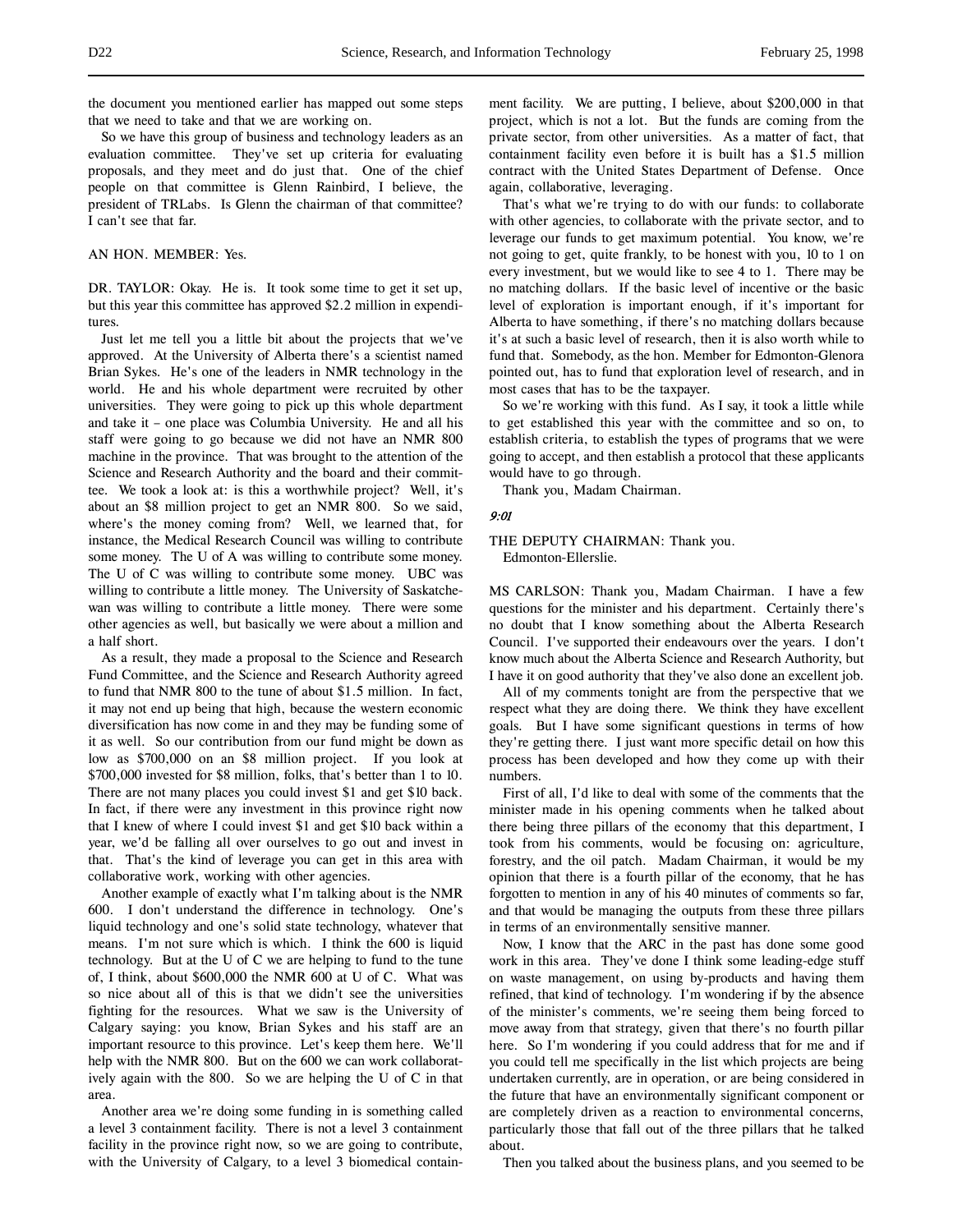quite proud of the business plans that are coming out of this department. I'm sure I would be too if I could understand them. Having spent many, many, many years, 20 or more, evaluating business plans in the marketplace, without any additional backup document I find these to be virtually unreadable from a truly technical perspective and being able to determine the criteria that's been used to come up with these figures. If you could go over for me again, to begin with, who evaluates the business plans, I'd appreciate that. What criteria is used in terms of the evaluation process? It's a subjective process a lot of times. Sometimes formulas are used; sometimes there are specific industry benchmarks or targets. If those are there, could we have that information? In fact, if you have a standardized kind of form by which the business plans themselves are evaluated, could you table that information or send it over to us, certainly not with any sensitive information but a blank kind of form or some kind of a subset that you might have?

When you're talking about projects that are a success, how are you defining success, Mr. Minister? There are many, many different ways to measure success in this regard. I see that you've got some key performance measures here, which I'll address in more detail later on, but if this is all there is, then it seems a little weak on the benchmarking side. It also doesn't tell us the different levels of evaluation that projects have to go through in order to be deemed a success. Certainly there's got to be some sort of initial investment, initial research and development that's done. They go through that phase. They hit another phase where the project is ongoing. They successfully meet a set of criteria which kicks in the funding for the next stage. There has to be some sort of criteria involved in the process to deal with rejections, projects that are being rejected for whatever reason. Could we know what that is? Ultimately, a successful project, I guess, is where we come out to your mission effectiveness measures.

I'll go to those key performance measures now for a moment. When we talk about economic impact in measure A on page 347 of the estimates book, you talk about "incremental domestic and export sales." So define precisely for me, if you would, Mr. Minister, incremental in this particular context.

Going on to direct job creation, you're talking here about measures that lead to "improved performance of companies and their ability to hire more employees or to protect the jobs of existing employees." Now, that's a very subjective measure, Mr. Minister. Protecting the jobs of existing employees is an interesting criteria. Tell us, please, if you will, precisely what kinds of jobs you're wanting to protect and why you would be protecting them in the first place. You guys are the promoters of the free enterprise system, which means that the most successful, the guy who makes money, stays in business and everybody else falls by the wayside. So clearly that's not the criteria you're using here, or you wouldn't be protecting jobs, because that would be interfering in the marketplace. Surely two or three times this week the Minister of Energy has given us lectures on why your government wouldn't do that. So if could define that for me, I would appreciate it.

Now, the ability to hire more employees. Do you take out of that component the natural kind of growth in the industry that would have occurred without input from R and D dollars of the government or any kinds of other matching funds that people find? Are you taking natural growth, economic growth, any other kinds of factors into account? I would think that to have a clear picture of the kinds of job creation that are directly attributable to R and D dollars, you would be taking out all of those factors, but I have a feeling that that isn't occurring.

When we get to mission effectiveness, economic impact/government investment, measure C, I quite frankly can't figure out where the numbers come from. Now, maybe I'm just particularly thick this evening, but they don't seem to particularly relate to the other measures that are there. I'm wondering if you could give me what the formula is for figuring that out. Certainly there is one.

When you're talking about the jobs that have been created or, I suspect, protected, are you talking about new jobs, or are these figures incremental over the years? So if you could give some definition there.

When you talk about measure A here, the economic impact, we see \$90 million in '95-96, \$117 million in '96-97, \$130 million in '97-98, accurate figures for the past two fiscal years, and a projection this year that seems reasonable given the kinds of increased dollars that you're putting into R and D. But the projections thereafter are quite subjective, and I'm wondering what criteria you used to evaluate them. Does this mean that in '98-99, '99-2000, and 2000-01 we're seeing corresponding increases in government support in these areas? If you factored that into this projection, what other kinds of support are you expecting from industry or the feds in this instance? These look quite a bit to me like shots in the dark, and I would hope that there's some sort of backup criteria to evaluate those. So if you could answer those questions for me, I would certainly appreciate that. Then I can better evaluate what's going on here. As it stands, there's really not enough information, and it would be very helpful for us.

### 9:11

Now, I see how much money you're spending in this department in R and D. We had the Minister of Energy in estimates the other night, and he's got a significant increase in R and D in his budget, as do a number of other ministers. I'm wondering how you're integrating all of those different projects. I'm sure you've got a very nice long 20-minute answer for that, but certainly we need to know that in fact there is someone overseeing all of this so that you can actually hit number 4 in your mandate and core businesses, on page 323 of Agenda for Opportunity, which talk about developing and monitoring

a financial management plan for the science and research investments of the Government that maximizes returns to economic and social development, minimizes duplication and promotes cooperation.

So I'm hoping that it's right there, that you're taking a look at integrating all of the R and D that's going on throughout the government agencies. Certainly we'd like to know the answer to that, because of course growth is as hard to manage being in a stagnant market or in doing cutbacks. For sure we want to see that the dollars are spent as directly as possible in R and D projects that don't cause overlap or duplication or in fact become obsolete because of perhaps what some other department is doing.

Now I'd like to move on to the budget itself and go to line 1.0.2. Can you provide me some details, please, on the steps the Science and Research Authority is taking to increase the commercialization, specifically, of technology-based products and services, as you've stated in the authority's business plan? For sure that's been a concern for a long time, both at the university level of R and D and in these more commercially orientated organizations. You can do all the R and D you want in the world, but if you haven't got someone who can actually market it – find the market, get it out there, get it sold, and get the money back in – it really doesn't do you much good. I know this has been a focus of yours. I think that's an excellent focus, but I'd like some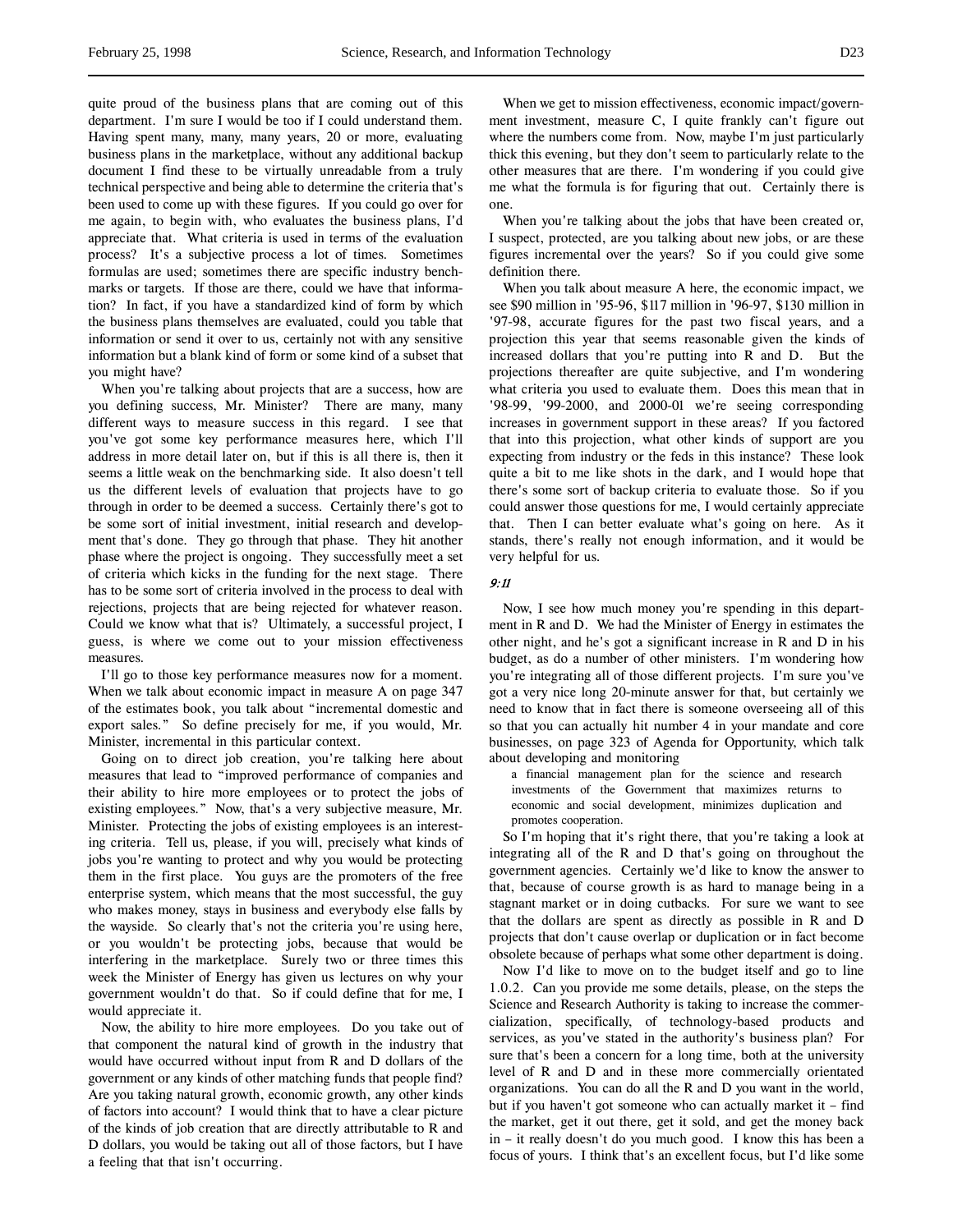specific criteria and identification of the steps that you're taking in this regard.

Back to Agenda for Opportunity. I see that you have a focus here on increasing government investment in science and research, and we see that this is one of the only budgets that has big increases. Do you have actual supporting evidence that leads you to believe that this a cost-effective investment? We see the numbers here that come out in terms of job creation and the ratios you've determined here, projected input, but dollar for dollar let's make sure this money is really well spent. I know you have that as a high priority, but I think we would like to see on this side of the House that it's also a high priority for us.

What independent assessments have been done to assess the calibre and limitations of your research infrastructure right now? I'm sure with the kinds of big dollars that are going in here, you've said that your intent is to build on the infrastructure that's in the province. Clearly there are some limitations; clearly there are some opportunities. Can you let us know in some degree of detail what they are? Even if you've done an inventory in terms of the limitations, what are you doing to improve them? We're certainly happy to give you all the credit in the world for progress made in those regards, and I think sometimes that it helps to know if we've got some holes out there. If not, that's good to know too.

On page 323 you list one of the core businesses as being to conduct an annual review of all Government science and research policies, priorities . . . and recommend to Executive Council the amount of public money that [each] should receive.

So can you elaborate on what lessons have been learned from past annual reviews and what changes can be expected there? I think it's good you're doing an annual review. I hope that you'll continue that in the future.

I think, too, that the focus of the annual review is very important in this context. Is it just to see that things are done leaner and meaner than they were in the year before, that your productivity figures are up from the year before, or are you identifying that what's happening in the organization is the smartest thing to happen? That doesn't always mean short-term cost-cutting or ignoring perhaps some infrastructure needs or ignoring emerging markets like Environment is in this province and globally. So if you could identify those and give us that information I would appreciate it.

Since the authority has established a task force here on technology, can you just explain to me why we need to maintain a separate task force and a separate Science and Research Authority? You may have done this before for our Member for Edmonton-Glenora, but I haven't heard it, and I'd like to know. It looks on the face of things that this is overlap and duplication, Mr. Minister, and I'm sure that you can let us know that that isn't true and that there's some really good justification for that being in place.

Can you tell me, please, what specific time lines you've got for developing the implementation of the strategy that you've got contained in Sustaining the Alberta Advantage? Really what changes and improvements will we see in the upcoming fiscal year? I think you've touched on a few of them tonight in sort of an overall sense. Do you have a list? Could we see it? That would be helpful.

Also, Mr. Minister, what process will the department be using to develop the strategic plan for information technology? Will industry stakeholders be involved in this process? Also, I want to know: is the strategic plan going to be a static kind of plan, or is it a plan that you'll be reviewing with your board on a monthly, quarterly, semiannual basis, upgrading, adding to depending on what happens out in the marketplace, the developments you've had in your own organization? Are we taking a look at something

that you're developing now and it's going to be a one-, three-, five-, or 20-year plan that has little room for adjustments in it?

I guess what I'm really asking is: do you have a generic strategy overall that is quite target focused? I see that you have a generic strategy in terms of building a framework and infrastructure for R and D in the province, but I don't see that falling out in more specifics. Strategic planning is just the implementing of the actual tactics. A generic strategy that is a flow-through strategy that can be updated on an annual basis or a semiannual basis I think is important to be addressing. So if you could just clarify that for me I would appreciate it.

I'm interested in this context, too, if you could comment on the status of implementing your 31 recommendations made by the Science and Research Authority in the report The Commercialization of Biotechnology in Alberta. I'm wondering if there are any improvements in the functioning of this industry as a direct result of this study. I'm hoping that that has happened. If you can give us that information, it would be very beneficial.

Do you have any other initiatives planned in this area, Mr. Minister, that are not contained in the report? Are there going to be any updates to this report? Are there any other reports in process now that we can look forward to seeing and reviewing? I think that would be good information for us to know.

From your perspective also, Mr. Minister, could you comment for us on the results of the study that was initiated by the Health Research Task Force. Once again I'm quite interested. I don't fully understand how these are integrated. Is this what the Alberta Science and Research Authority is doing? Is this part of their mandate, to take a look at all of these? You're saying yes; that's excellent. Then can you comment on the results, and can you talk about the specific changes that you're going to be implementing as a result of the Health Research: A Strategic Opportunity for Albertans report? We're quite interested in what's going on there, and I'm sure you've got some interesting comments in terms of where you plan to take that. So that would be important.

### 9:21

That brings to mind a thought for me. I have been concerned that the Alberta Research Council will no longer have the focus to be able to work directly in research projects. If the Alberta Science and Research Authority is taking an overall view, trying to integrate all the R and D that's going on, it seems to some extent that those are two competing interests. So could you just explain for us exactly how it is that one is not going to be ignored or given precedence over the other one so that we don't forget in this expansion mode that you're in that the old R and D that was done there is good, that it's important to mesh all of the R and D that's happening in the different ministries together but not to lose focus of them? I think there may be some management problems in that area in the future. Probably you have a plan that will make that not occur, and if so, then could you just reinforce that with us so that we fully understand that there aren't going to be any problems coming up in that area?

Can you comment on the status of the recommendations that were developed by the technology research and advisory council in the science and technological activities overviews? Specifically I'm interested in the recommendation that the government should increase and maintain its research investment at \$300 million per year. I'm assuming that's before any kinds of matching funds that we may get from the feds. I would appreciate some comments on that.

Thank you.

THE DEPUTY CHAIRMAN: The hon. minister.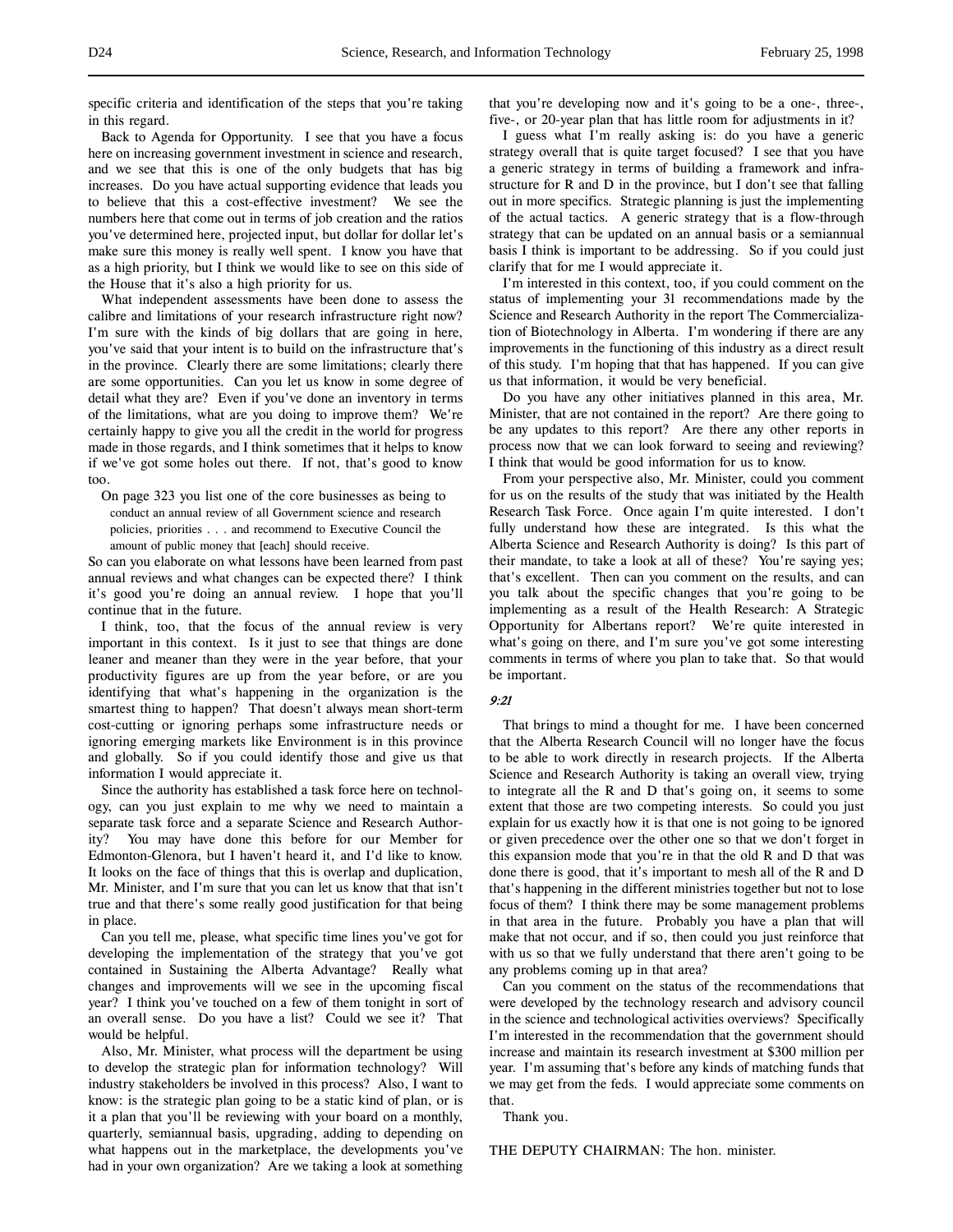DR. TAYLOR: Thank you. I appreciate the comments. You've raised a lot of points, and I won't be able to respond to them all right now, but we will get back to you.

I'm going to respond to a number of them. One of the first comments I picked up on was the R and D integration and evaluation. As I indicated to the Member for Edmonton-Glenora, we have a committee of ASRA that evaluates R and D business plans and publishes these in an annual review. You asked about the differences: how have they changed? Well, I would encourage you to look at the first R and D business plan document review that was published and then look at this year's when it is published. You'll see substantially different changes in R and D business plans from departments after the review they got. The document is very honest. It recommends other changes as well. So I would encourage the member to take a look at that and see the differences, see the gains, see where R and D is going just in the period of one year because of the R and D business plans.

You had some questions about the calibre of the infrastructure and the funding that we're doing. I assume those questions are about due diligence and how we evaluate the funds and the proposals. Well, we did not want to create a large bureaucracy in my department, so one of the things we've done is that we're using others to do some of our due diligence for us. For instance, we know that when Brian Sykes gets a grant from MRC, MRC has already done a lot of the due diligence. So we can count on MRC or NRC or some of the agencies out there that are doing due diligence, look at their due diligence reports and evaluate them accordingly.

The third point that you mentioned was: what is the process for developing the IT strategy? Well, as I mentioned earlier, we have a committee chaired by John Brick. You questioned: is industry being consulted? Yes, member, industry is being consulted. As I indicated, over 60 interviews have been conducted of industry stakeholders. So the report will be written, and then we will be giving the report wide circulation. [interjections]

THE DEPUTY CHAIRMAN: Order please. Mr. Minister?

DR. TAYLOR: I just wondered. Perhaps the minister of environment and the member would like to debate back and forth. [interjection]

THE DEPUTY CHAIRMAN: I'd prefer that you just continue, please.

DR. TAYLOR: Well, there's been some suggestion by a member on her side that they might like to be alone outside, but I would have great sympathy for Ty if that ever happened.

### THE DEPUTY CHAIRMAN: Mr. Minister.

DR. TAYLOR: Sorry, Madam Chairman. That comment is withdrawn.

The process for developing the IT strategy. As I said, once we have the report done, member, we will be sending it back out to the IT community and asking for feedback. So both the academic and private communities are going to be intimately involved, if I can use that phraseology, in this process.

The steps in regards to commercialization and where we were moving. Well, from my perspective the most significant issues and items in regard to commercialization are the tax issues. Unless we get our tax policy straight, we will not have the opportunity to commercialize.

Let me give you an example of AHFMR, which spent about \$2 million in the development of a product in Alberta. As soon as that was ready to be commercialized, because of the fact that we were short of venture capital in Alberta, the product could not be commercialized in Alberta. The person and the staff have moved I believe to the University of Western Ontario, and the commercialization is being done in Ontario. So we need very clearly to have the proper tax policy if we're going to get commercialization in Alberta.

In fact, we have a report I mentioned earlier, the Healy report, which once again I would recommend you take a look at. It has 18 recommendations dealing with management and marketing issues as well as some of the financial issues. That whole report is about commercialization of technology, and it is an excellent report.

You asked briefly about the biotechnology commercialization report. Where is it? Yes, we have taken steps on that. In fact, before Christmas sometime we had a biotechnology dinner that we sponsored here in Edmonton. We brought in the biotechnology firms from across the province. One of the main recommendations of that report was to establish a biotechnology organization of private-sector companies and other individuals associated with biotechnology to have their own advocate organization. Because of that dinner we had and because of the promotion that we've done, the group outside government of biotechnology people is going to take that over and hopefully get a vital organization going.

A further thing you asked about was the Health Research Task Force. That is chaired by Jack MacLeod from Calgary. It is actually made up of three ministers: it's involving the minister of advanced education, it's involving the Minister of Health, and it's involving myself as minister of science and technology. As a result, it is a joint effort of the three ministries. My ministry happens to be leading them. We've had several meetings. There are good things happening. The committee is working, but there are no definite concrete results to report at the present time.

A lot of the other issues raised had to do with ARC. You raised questions about job creation, employment, and so on. Most of these new jobs that are created are as a result of new business opportunities. These new business opportunities come about not necessarily in new companies but in existing companies as well as new companies.

I can remember seeing a demonstration over at ARC not long ago by a young fellow that had created a new kind of stack for flaring that really cuts down on pollutants. That will be a new company, and that will create new jobs. Another example might be of Gienow Windows, which ARC worked with several years ago and helped them modernize their plant. There were new jobs created. Gienow is now one of the biggest window producers in the country, as I understand, and exports much of their product out of the country.

We get these figures, member, from the survey of customers. ARC actually goes out and asks customers. From there the customers respond. So we have very good measures of direct leverage.

There's a number of comments you did raise about ARC, which gives me the opportunity to talk about ARC for a few minutes. I would point out that ARC is in partnership with global leaders to advance the Alberta economy. The corporation's primary role is to provide science and technology that creates wealth and diversifies our economy. That's what I was talking about a little earlier, diversifying the economy to a fourth pillar, which I would call knowledge-based industries.

The other thing ARC is very good at is acting as an adviser to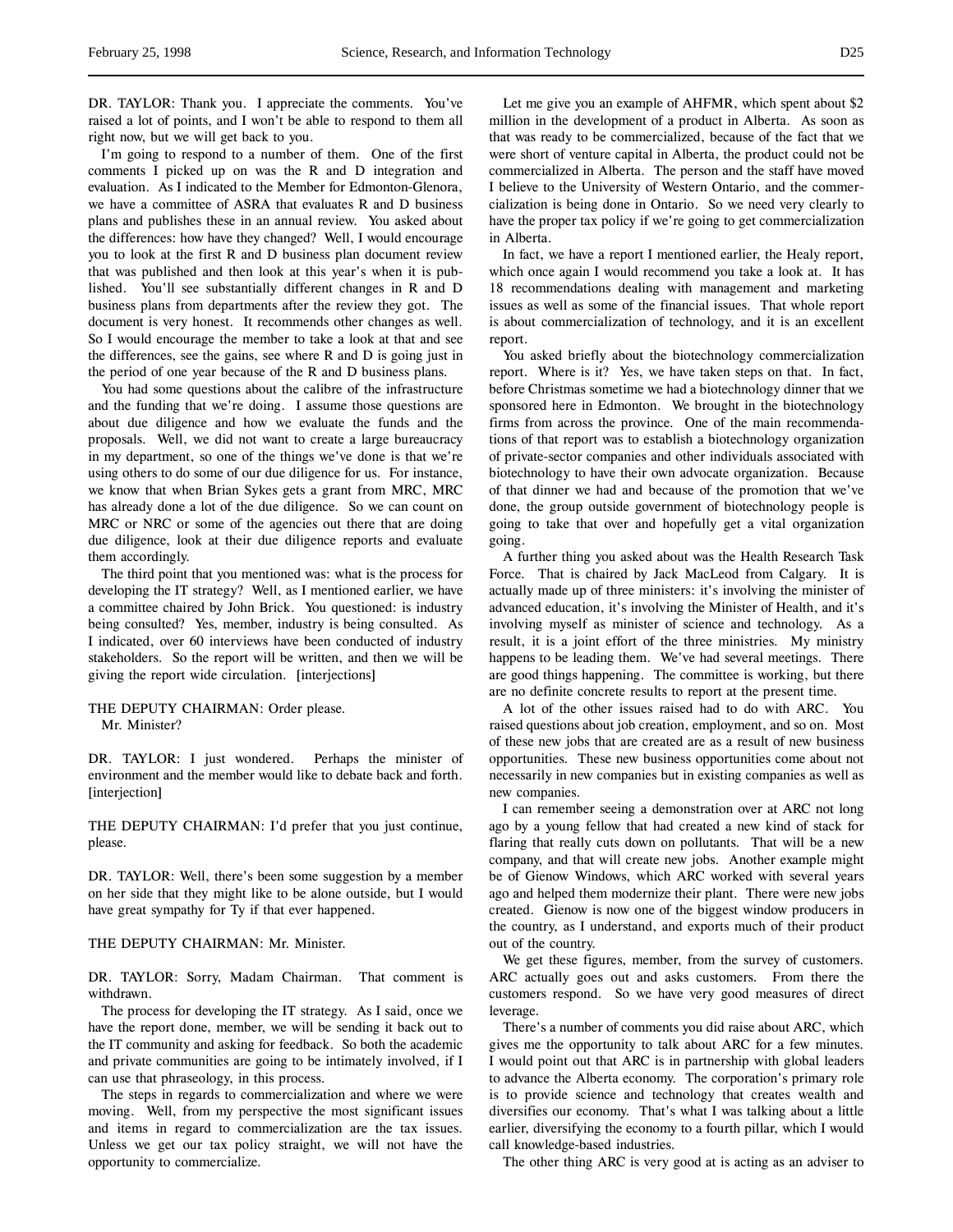small- and medium-sized industries and helping these companies bridge the gap between basic research and the marketplace. In short, the Alberta Research Council is a strategic investment for the government of Alberta in sustaining the Alberta advantage.

### [Mrs. Gordon in the chair]

I would point out, if you look at the figures here, the budget for – unfortunately for some reason my pages aren't numbered, so I can't refer you to the page. But it talks about assistance to the Alberta Research Council, and that's \$25.363 million. Their budget is going to be well over \$50 million this year and may in fact hit \$60 million. Where does the other money come from? Well, it comes from the private sector, folks. What this should say to all of us is the value that ARC has to the economy of Alberta. If ARC can attract from the private sector more than double what it's getting from the government, that's something the private sector values.

## 9:31

I know myself as a businessman we're very careful where we invest our money and how we invest it in technology. You might think there's not much technology involved in the cattle industry, but I can assure you there is. We have a satellite marketing system. It's downlinked from Grande Prairie to Kansas, from the B.C. border to the Quebec border. So when we market cattle in our market as we did today, we have downlinks all across that wide area where people can actually bid live into our market on cattle. We looked at: what do we invest in technology as a businessperson? We invested in some technology that is, quite frankly, paying off very nicely for us. We made a good choice. But you don't as a small businessman have a lot of money to invest in technology, so you are very careful where you invest that. So that's the importance of ARC. When they can convince small business to over double their budget with small business money coming into ARC, it tells you how valuable that organization is to small business.

Quite frankly, it's very valuable to the Edmonton area. I'm not sure of the exact figures, but I believe there's altogether, if we include the Vegreville centre, someplace in the neighbourhood of 600 people working out there. The member did mention the importance of environmental research and seeming to indicate that we had perhaps backed off on that. I would say that is not correct. The Alberta Research Council, through the Vegreville centre, is actually increasing its budget and doing more environmental research out there than it has in the past.

One of the issues we will be working on with the Minister of Energy is global warming. I think that's a very important issue for our economy, and we have the opportunity at ARC to do some very, very exciting work.

MRS. SOETAERT: Lorne, let us have a question. Take a breather.

DR. TAYLOR: I believe I have some time left. I have a lot of important things to say, so I'll probably continue to use my time. Thank you for your suggestion though.

I would say that ARC is a key instrument of this ministry in implementing the province's science and technology strategies, and that's one of the reasons we're bringing it together in one board. We have at present two boards – and I can't remember if it was Edmonton-Glenora that mentioned this; I think it was. We will not be joining those boards officially till a year from this March. So that would be April 1, 1999. That's why in our

business plans it refers to ARC and ASRA as two separate entities. It has to for this year. The next business plan you will see will refer to them as one entity. So ARC is going to be a very key instrument in implementing the province's science and technology strategies. So when we bring ARC in as part of the policy organization, there will be a very clear connection between policy and operations. What are government policies in regards to science and research? ARC was part of the board and part of the organization and will very clearly understand the connection between government policies and actual operational research.

ARC also invests long term in scientific infrastructure required to support ongoing and future innovation and competitiveness. It establishes strategic alliances and partnerships with global leaders with potential breakthrough impacts and return on investment for the province. Let me give you an example of that. ARC has an agreement with Mitsui. ARC developed some coal-scrubbing technology. As you know, in other places where they have highsulphur coal, there's a lot of pollution that comes out of the stack, so ARC has developed some technology that reduces that pollution substantially. So they've signed an agreement with Mitsui, and Mitsui is going to market that technology around the world. I can't remember what the figure was, but the initial payment on the contract it seems to me was someplace in the area of a quarter million dollars. Yes, a quarter million dollars. [interjections] I can't see that far. I just had to check the fact. [interjection] Yeah, that's what they have to do. [interjection] I don't know what that means.

## MRS. SOETAERT: Time.

DR. TAYLOR: Oh, okay. That's only in athletic events, I'm sure.

They have developed this and Mitsui will, as they sell this, particularly in China – and all of you know that China produces about 18 percent of global warming. We might look at Canada, for instance, and everybody says: "Canada's got to do something. Canada's got to do something." Well, Canada as a total only produces 2 percent of the greenhouse gases. China produces 18 percent, and that is largely through their sulphur-burning coal.

MS CARLSON: So it's somebody else's problem; right?

DR. TAYLOR: Yeah, that's exactly true. Somebody else is a much larger problem than Canada is, much larger than Canada. Until those somebody elses become part of the solution, then we will not have a solution, quite frankly. [interjection] But that's exactly what I'm talking about: how we can help through developing the technology in terms of cleaning the smoke that comes out of these smokestacks. So Mitsui is going to try and market that technology into China, and if we can do that, we will help China reduce their impact on global warming. Hopefully, they'll get down to lower than the 18 percent.

As I pointed out, ARC works with a number of companies. ARC works with over 850 companies each year, and with the annual audit of these companies, there was an initial \$117 million contributed to Alberta's economy just this past year. The Member for Edmonton-Ellerslie asked about that: was it over a number of years, or what was the money referring to? No, it was \$117 million in one year. Last year it was on a \$23 million investment. So we're looking at roughly 5 to 1, a little better than a 5 to 1 return on an investment. If ARC can continue to work in that area and get that kind of return on a government investment, I mean, it's absolutely fantastic, and it recognizes the value of the organization to this province when we can, say, invest \$23 million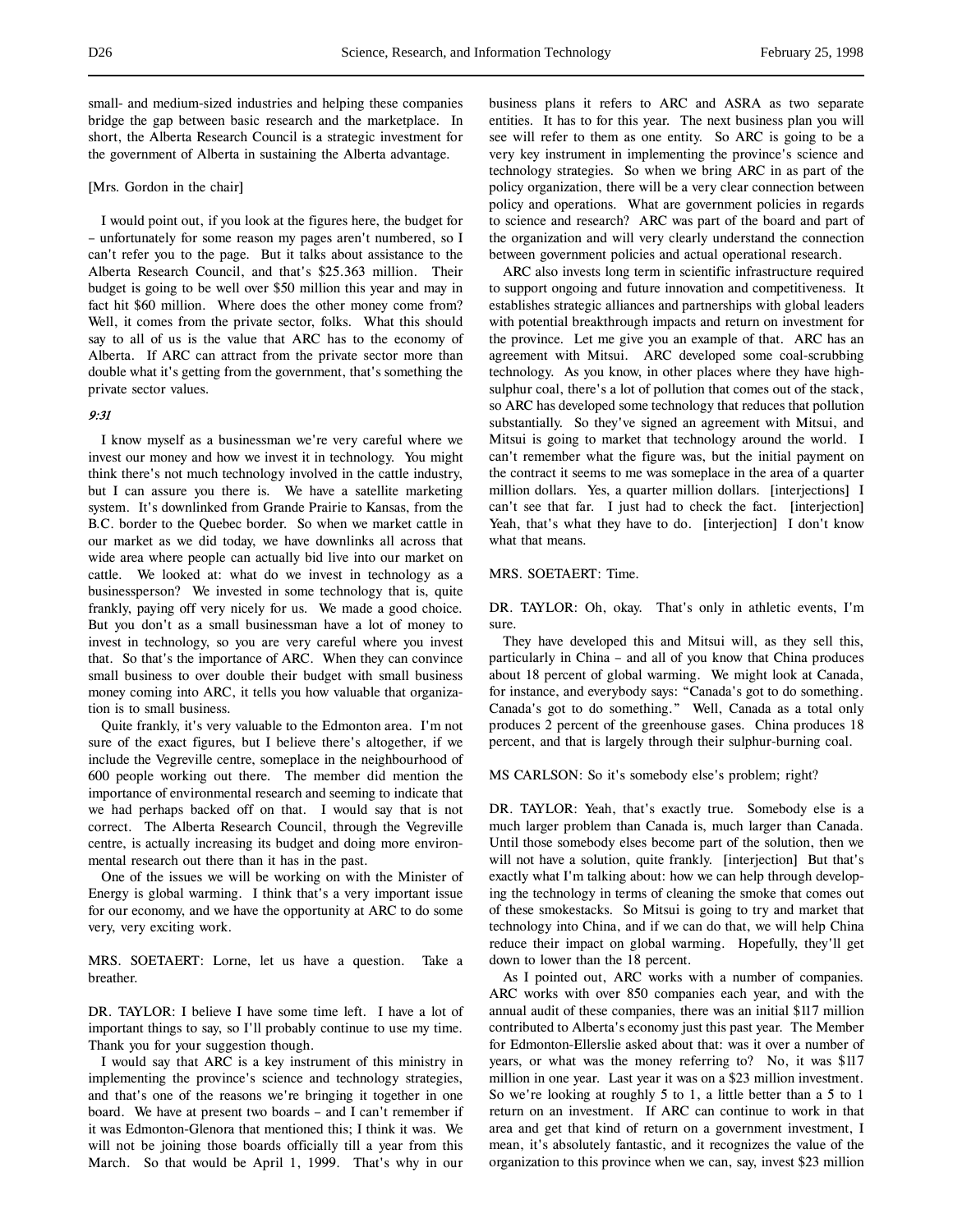During that same year 730 jobs were created in Alberta as a direct result of this activity. So not only does it create, you know, \$117 million worth of economy, it also creates a lot of jobs. During '96-97 ARC exceeded its targets for economic impact. This trend is expected to continue, and as minister, I will expect that trend to continue. I will hold ARC's feet to the fire to make sure in fact that it does continue. In fact, if you look at ARC's targets for the coming year, they're looking at an economic contribution – actually, this is through its partners – of \$140 million and 800 jobs. The member opposite wondered: well, how do you measure that? Are these accurate measurements? Yes, when we measure it, they are accurate measurements, because we do audits of the companies we are involved with.

So ARC will achieve its goals and targets through several key strategies. We'll enhance its market focus on technology development and commercialization. Something else the member asked about was technology commercialization. In fact Karen Beliveau has just recently been appointed as head of the technology commercialization office at ARC. Karen is a long-time employee of ARC and needs to be congratulated and encouraged in her job. I am positive that she will help and ARC will help Alberta's economy by developing new science and technology opportunities within Alberta's industries.

# 9:41

We've got a number of examples of where ARC is working with the economic drivers of our province, what I call the three main pillars of our economy: agriculture, energy, and forestry.

AN HON. MEMBER: And manufacturing.

DR. TAYLOR: And manufacturing, yes. Thank you.

The example of this is working in the area of sustainable fibre initiative. What we're doing here is aimed at improving the utilization and sustainability of Alberta's fibre resource and establishing a capacity to use agricultural fibre such as straw. As people on our side who are more familiar with agriculture than members opposite will remember – other than at least one member who is a proud member and has been a proud member of 4-H and apparently knows how to ride.

Unfortunately my time appears to be up. I'm wondering if I could request unanimous consent to continue, Madam Chairman.

THE CHAIRMAN: The hon. minister has asked for unanimous consent to continue. Agreed?

SOME HON. MEMBERS: Agreed.

THE CHAIRMAN: Opposed.

SOME HON. MEMBERS: No.

THE CHAIRMAN: I'm sorry, but it's defeated, hon. minister. The hon. Member for Edmonton-Calder.

MR. WHITE: Thank you, Madam Chairman. The minister

should recognize that the reason for these meetings is to question the minister and not listen to a lecture. Perhaps he could in future write some of his notes to us so that we have them beforehand so that we can ask some questions of the minister and can get a bit of a dialogue and therefore have some enlightenment on some of the things that he talks about for the public.

DR. TAYLOR: I'd enlightened you as much as I can. If you're not enlightened already, there's no hope for you, Lance.

MR. WHITE: Well, maybe the minister can answer this question: why? Why is there a ministry at all? I mean it doesn't seem to me that . . . [interjection].

THE CHAIRMAN: Edmonton-Calder has the floor.

MR. WHITE: He lost his 20 minutes here, and he keeps interrupting in mine. I didn't interrupt at all.

THE CHAIRMAN: Hon. member, go ahead and ask your question, please.

MR. WHITE: Thank you kindly, Madam Chairman. That is an obvious question to ask. I mean there isn't any other ministry of this in Canada, that I'm aware of, other than the federal government. To spend \$250,000 on no research at all but simply keeping a minister in office: I think it deserves an explanation. This is by far the smallest ministry and the least defined, of course. If the minister really thought there was some reason to have a ministry, he probably would have said so in his earlier remarks. But he seems to skip over that obvious one, which points out the reason for having the opposition question.

I gather there are between three and four boards that report to him, because we don't know TRLabs, whether it has a board or not, and I would think there would be some kind of explanation forthcoming. I should like to know what the successes of the office are since the ministry was formed under this member and what he thinks the priorities should be for his office; not for research in general but for his office. If he intends to represent the people in this case, then he should be able to answer those quite easily. I'd like to move to the goals of the Alberta Science and Research Authority and ask what requires a specific minister to oversee a board such as this when the board fundamentally reviews applications for grants, I suspect, on a technical basis and I suspect also, from what I've read on their application, commercialized. As well, it says in the goals here, to enable them to review all government science and research projects, priorities, and programs. Well, I presume that means that they go into the other departments like Energy and Environment. I don't know of any others that do, in fact, have research arms, but I suspect those two at least will have arms that need review. Beyond that, I'd like to know what the rationale is for the minister to review the reviewers.

Then to understand the Alberta Science and Research Authority, what amount of their resources, aside from the resources they're granted – that is, their administrative resources – goes to either the grants administration or the review of these government offices. Because it seems to me there could be a great deal of duplication here, which this government says doesn't occur.

I wonder, if there are these research arms in the other departments, why they simply wouldn't be consolidated. I'm sure there's some rationale for not being consolidated, and I'd like to hear it. I'm sure it must be discussed now and again.

Also, I'd like to know how the development and monitoring of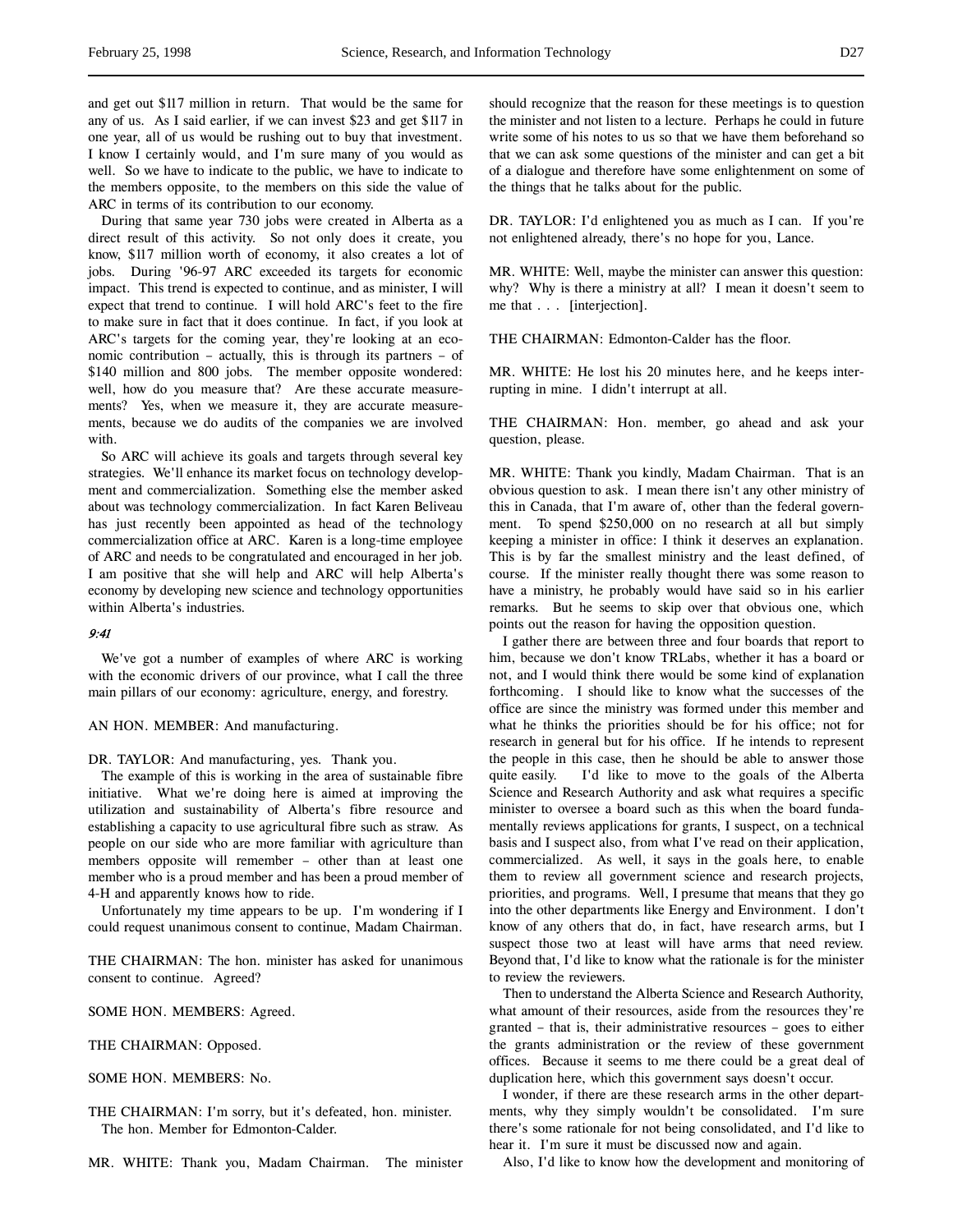"a financial management plan for the science and research investments of the Government . . . maximizes returns." How does one measure the maximizing of a return? Having a science background myself, "maximizes" is not one of the words one would use; optimizes, perhaps, but not maximizes. I wonder how that's done and how in fact it's measured. Although I do see some attempts at measurement here, certainly there isn't anything quantitative at all.

Then, too, I'd like to understand: "promote communication on matters related to science." I generally read what I receive, and I have received painfully little over the last couple of years from this part of government. I spend a great deal of time reading technical documents because that's my area of interest. I just sent a book back to the library today on inventors of Canada. Quite frankly, I didn't see any contributions in that book from this province. Mind you, it was limited to quite famous ones, Banting and Best and others in many, many, many fields of endeavour. I would like to see something such as that. I know a number of success stories in the science and technology areas of this province, not all in the pure science, some in the application of the science and sometimes of the selling of the applied science, that in engineering.

I'd also like to ask how one would "encourage the science and research community and infrastructure in Alberta to attain international excellence." Encouragement: is that a cheerleader? Tell me how this is this done. I mean, you don't just sort of go out and say: okay, guys, go out and do it. There has to be some kind of plan here and some kind of expenditures of money. Or is that what it's referring to? Is that what we're talking about, the grant money? If you're encouraging people to be excellent in their fields internationally, money certainly would help.

I'd like to move to the performance measurement of the Science and Research Authority. I would like to think there is some kind of quantitative measure. Although when your business is encouragement in giving out grants and evaluating government departments, I suspect it's rather difficult to quantify that. In fact, it would be foolhardy to try in some areas. Certainly if you can't do it quantitatively, then do it at least qualitatively and write a paragraph or two about the kinds of successes that have been occurring in the area, those that the authority would have some influence on. I would think that would not be that terribly difficult to come upon.

# 9:51

I'd like to move now to ARC. First of all, I'd like a further discussion of why ARC does not seem to involve itself at all in the pure science, or the basic science or fundamental science. As the minister would have come to know now, I'm sure, having had the benefit of a great deal of discussion with those in the field, science is built on these fundamental blocks. It may be mundane to some, but the discovery of all the properties of water certainly was a building block for so many other sciences. Without these blocks and without funding for these blocks, which ARC does not seem to provide – there is no listing here anyway of what the authority's funding is for. It appears to me that at least ARC does not do any of that. So how is one to try and get the application of science and apply this science and have an evolution and a flow of science if you don't build the fundamental building blocks down below, an encouragement of those things? I suspect the minister should be spending some time on the funding or the lack of funding in the pure science areas, the basic science areas, at the universities of this province and understanding that they are in fact underfunded. Now, if the minister is going to be successful at all, they should be funded too. I think one of the things he should be interested in is that if he is to have a ministry, then maybe that's one of the areas where he should have some influence. [interjection] Madam Chairman, there seems to be some kind of scientific aberration on the other side, some ministerial flap over there. There are gums flapping and ears flailing and glasses clicking, so I'm having difficulty understanding what he's trying to say.

There are a couple of other areas, before I do take my seat, that I'd like to speak on too. I'd like to know the broad areas of ARC's intended areas of specialization. They have been known in the past in a number of areas that I know of, and I would like a brief description of those. I'm sure the annual report, which I wasn't able to review this year, would have some of them, but if that's the intent of the current direction, by extension are we to be able to just say that that's going to be extended in the future? Or are there some other changes there?

There is a mission effectiveness indicator on page 347 which leaves me a little bit aghast. I mean, coming from science, there aren't any indicators that continually head in one direction. If there is, somebody has been juggling. You look at these numbers in the middle of the page; they continually ascend. Well, I'm sorry; the world is not like that, as the Energy minister will know with his energy prices. There are humps and hollows, and we can understand that. So I look at these indicators and say: well, from where did this come? I guess I'm from Muskogee and I'm an engineer and I say: look, the fundamental elements of a building of these numbers are not here; they're not discussed or disclosed. I'm willing to believe that, yes, ARC has been and will continue to be effective, but I'm afraid this leaves me a little cold and feeling that perhaps there's a little bit more snow in these numbers than there is actually hard evidence to prove out these numbers. Now, I can be convinced. Perhaps that's for another time and place, but don't try and just throw out numbers and expect everyone to believe them.

The last area I'd like to speak on are these tax incentives. If these tax incentives, in the minister's own words, are not about money, why weren't they about money five years ago? I arrived in this House, and it was one of the first speeches I delivered in talking to members opposite and it fell on worse than deaf ears. It was: oh, we can't do that; it's spending money. It's all a bunch of deleted expletives. Now, wait a minute. I mean, you can't just say it was bad then and it's good now. If it is good now, which I believe it is - yes, it's a good end and a reasonable end, and I think the minister is probably working to that. It would be one of the justifications for having a minister in this office if he can accomplish something like that. If that's the case, if you are going to accomplish that, then admit that you were in error from your Deep Six days five years ago, that this was not something that was high on your priority list – chop, chop was on the priority list – and now this is a reasonable thing to do.

I would think that if the minister is truly successful to his claim of \$117 million – if in fact he can bring in some tax incentives to the extent that he thinks he can, then I can't see how you can't move from your approximate number of \$117 million for last year to \$130 million this year and then \$140 million, increments of \$10 million there. It's pretty, pretty light. Either you're underestimating the value of incentives by your numbers here or you really don't expect to be able to get them through your cabinet and caucus and then have them implemented as they should be.

The very last item on the list I'd like to ask about is: how is it that this questionable office of this ministry, anyway, can move from \$226,000 to \$250,000 in one year and then still purport to be a frugal office? Quite frankly I have a little difficulty with a minister that has yet to justify his existence as a minister in this House and the price of it going up.

There are some questions surrounding the Barriers to Technology Commercialization in Alberta, and in this fiscal year they